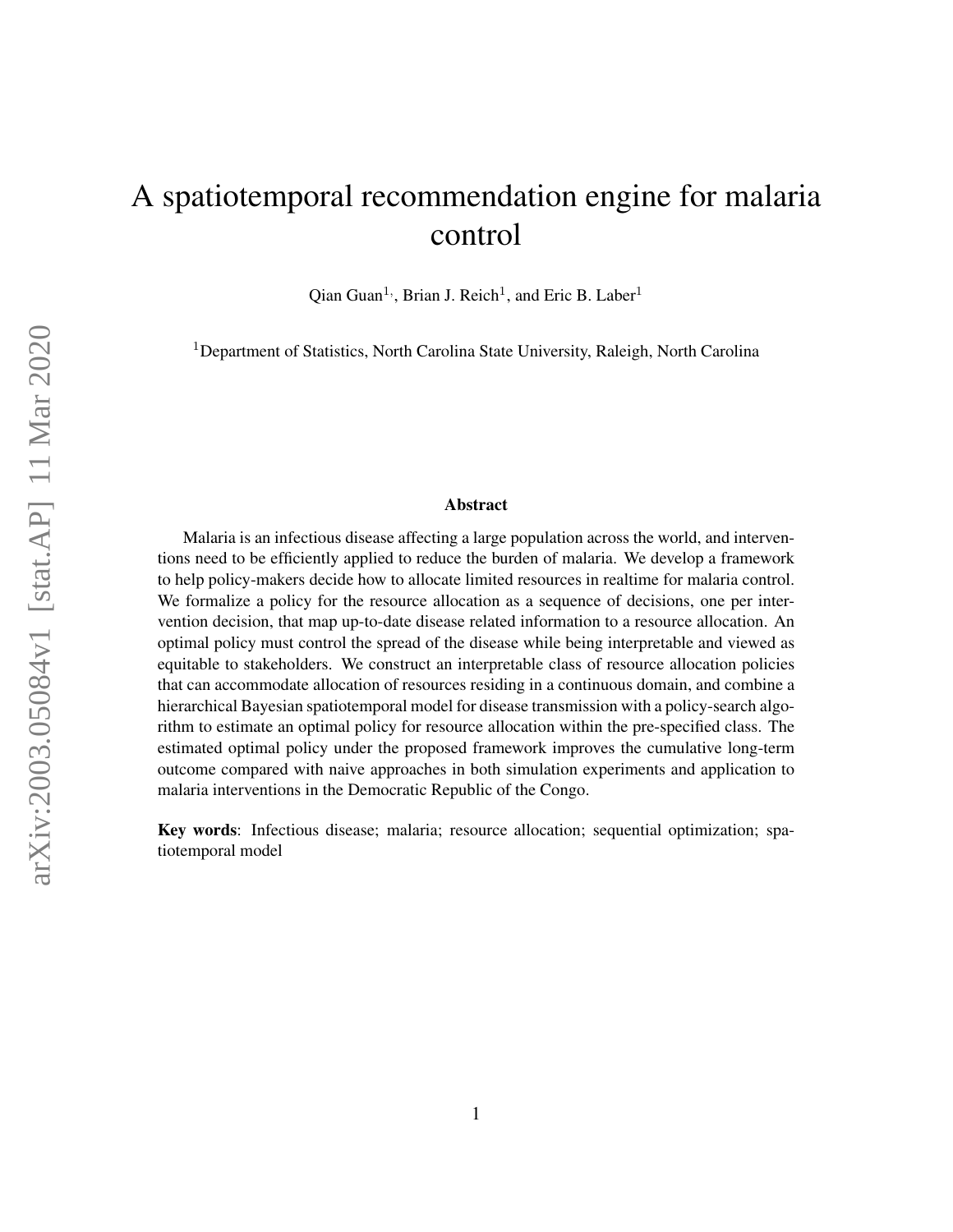## 1 Introduction

Malaria is a vector-borne infectious disease affecting a large population worldwide, especially in tropical and subtropical regions [\(Guerra et al., 2008\)](#page-29-0). It is estimated that there were 216 million cases of malaria resulting in 445,000 deaths globally in 2016 [\(WHO, 2017\)](#page-31-0), and thus it remains a major public health problem. Effective malaria interventions have been developed, including insecticide-treated mosquito nets (ITNs) [\(Lengeler, 1998\)](#page-29-1), indoor residual spraying (IRS) [\(Pluess](#page-30-0) [et al., 2010\)](#page-30-0), and Artemisinin-based combination therapy (ACT) [\(Eastman and Fidock, 2009\)](#page-28-0). However, these interventions are too costly to be given to everyone in need. The malaria research community has made great strides in mapping disease prevalence [\(Bhatt et al., 2015,](#page-28-1) [2017;](#page-28-2) [Kang](#page-29-2) [et al., 2018;](#page-29-2) [Hay et al., 2009\)](#page-29-3), modeling its transmission [\(Griffin et al., 2010,](#page-29-4) [2014,](#page-29-5) [2016;](#page-28-3) [Bhadra](#page-28-4) [et al., 2011\)](#page-28-4), developing and testing effective interventions [\(Okell et al., 2014;](#page-30-1) [Stuckey et al.,](#page-31-1) [2014;](#page-31-1) [Parham and Hughes, 2015;](#page-30-2) [Walker et al., 2016\)](#page-31-2), and implementing these interventions in practice. We proposed to build on this work to develop a real-time recommendation engine (RE) for precision interventions to help policy-makers decide how to best allocate limited resources.

Efforts have been made to recommend optimal interventions to different areas to reduce malaria incidence. [Okell et al.](#page-30-1) [\(2014\)](#page-30-1), [Stuckey et al.](#page-31-1) [\(2014\)](#page-31-1) and [Parham and Hughes](#page-30-2) [\(2015\)](#page-30-2) conducted costeffectiveness analysis of different combinations of interventions for malaria control and evaluated how they vary depending on malaria transmission related factors. However they only evaluated the cost-effectiveness of several pre-designed intervention combinations. Also, they either only recommended one most cost-efficient combination of interventions for the whole population in the study area or just recommend a small number of allocation strategies only tailored to environmen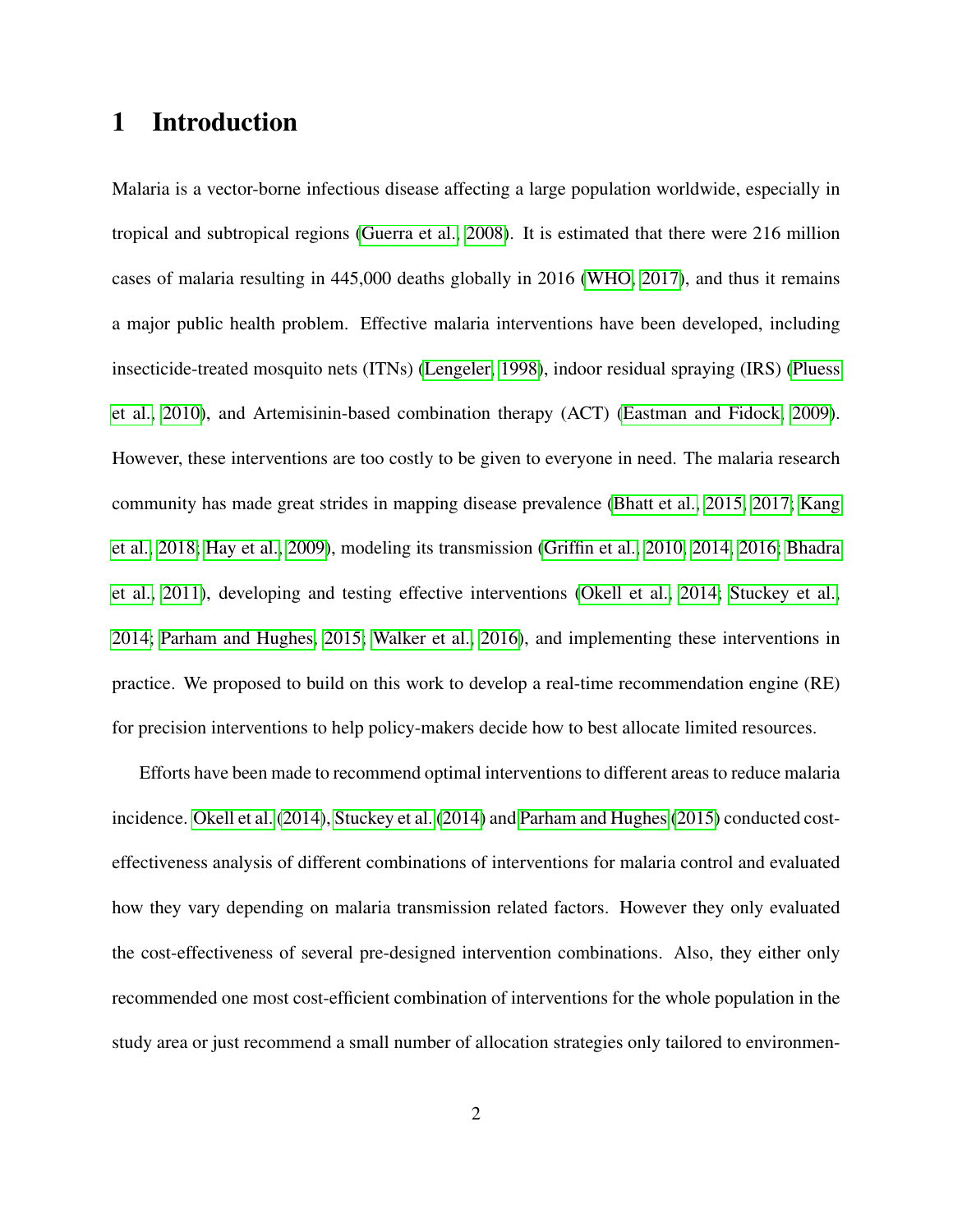tal factors. They did not provide individualized intervention recommendations that are tailored to small areas or allow these recommendations change over time based on accumulative information. [Walker et al.](#page-31-2) [\(2016\)](#page-31-2) used a dynamic mathematical model to capture the effect of interventions under different malaria transmission settings and recommended intervention choices at national, provincial and pixel level. They only recommended what interventions should be implemented but did not specify the optimal amount of each intervention for each pixel. Also, they did not allow for recommendations to update over time. [Bent et al.](#page-28-5) [\(2017\)](#page-28-5) used agent-based exploration techniques to estimate the optimal policy over an analytical policy search space with outcomes predicted by the OpenMalaria Platform [\(Smith et al., 2008\)](#page-31-3). They recommended three most cost-effective policies in terms of combination of coverage of ITN and IRS for the specific target population, but generalization of insights to expansive environments is yet to explore and likely to be computationally prohibitive following this approach.

Our proposed recommendation engine (RE) can be formalized as a sequence of decision rules, one per stage of intervention, that map current information to a resource allocation vector specifying the resources allocated to each unit (such as a health zone). The optimal RE should optimize the expectation of some long-term cumulative outcome, e.g. the average malaria prevalence over a given time horizon, and also account for the need for interpretability and fairness. It is related to the idea of dynamic treatment regimes, which are sequential decision rules of giving treatment recommendation to individual patient at each stage based on up-to-date patient information [\(Mur](#page-30-3)[phy, 2003;](#page-30-3) [Robins, 2004;](#page-30-4) [Chakraborty and Moodie, 2013;](#page-28-6) [Schulte et al., 2014\)](#page-30-5). However, there are unique challenges in the spatiotemporal resource allocation problem that distinguish it from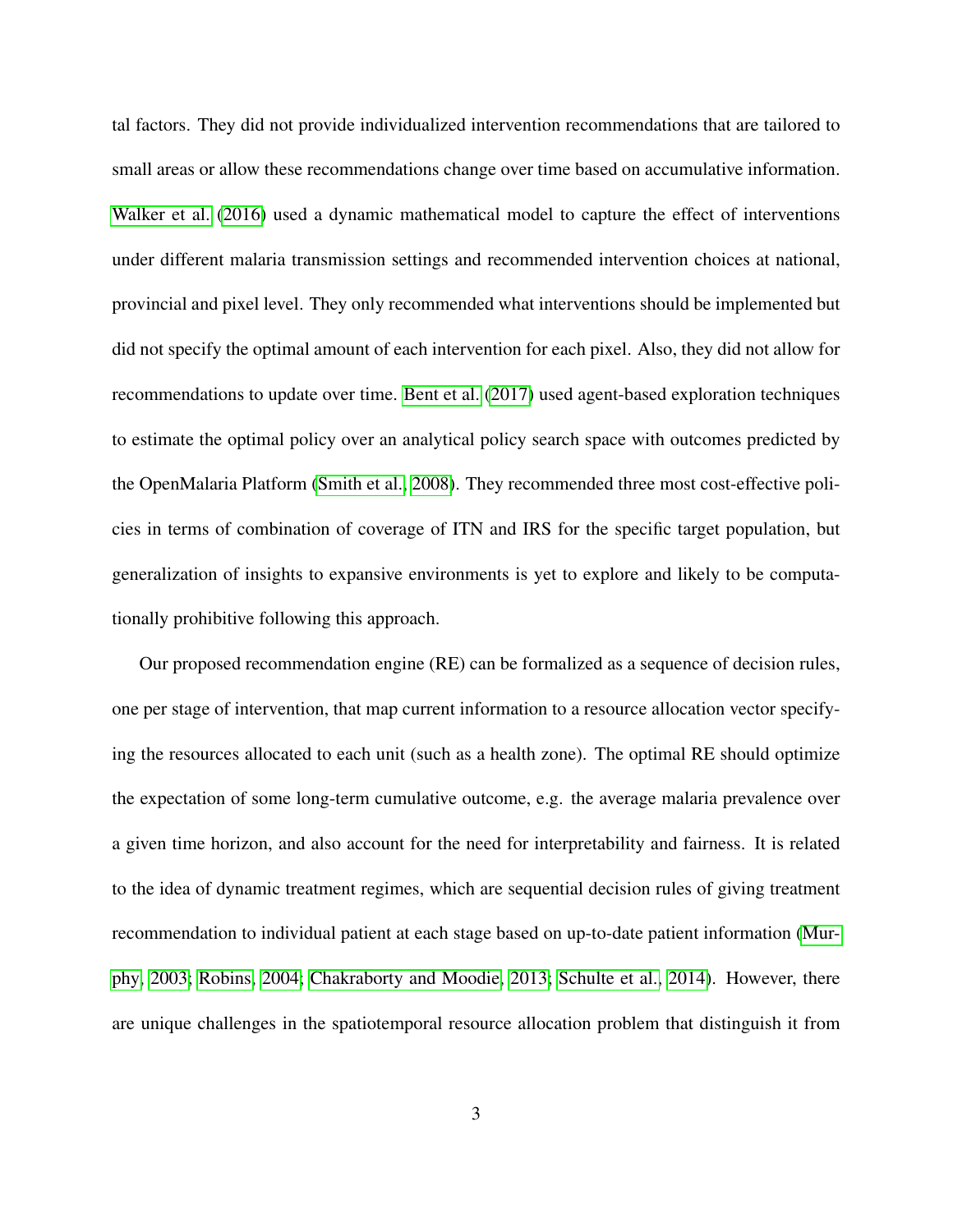typical DTR problems and prevent the direct application of existing DTR methods. First, methods for dynamic treatment regimes typically assume that individuals to receive treatment are independent and a large number of independent trajectories of the individuals are available in the observed data. In our allocation problem, the districts or zones to receive resources are spatially dependent so that we have to treat them as a single allocation objective over the spatial domain at each time point. As a result, there is only single observation available at each time point without independent replications. Second, most of the existing methods for dynamic treatment regimes can only solve problems with discrete treatment space including only a small number of treatment options. However, in our problem the allocation to each region is the proportion of residents to be given a bednet, and so the action space is continuous and high dimensional. [Chen et al.](#page-28-7) [\(2016\)](#page-28-7), [Laber and](#page-29-6) [Zhao](#page-29-6) [\(2015\)](#page-29-6), [Rich et al.](#page-30-6) [\(2016\)](#page-30-6) dealt with continuous-valued treatments, but the samples in their methods are assumed independent.

An optimal policy for spatiotemporal resource allocation (e.g., as found using dynamic programming) is a massively complex mathematical function of many geographic and epidemiologic inputs, requiring extensive computation due to the large number of spatial locations under consideration, and is essentially a black box that generates no new knowledge. In contrast, we propose an approach that estimates the optimal RE within an interpretable class of regimes and permits straightforward computation, and is amenable to visualization, scrutiny, and stakeholder input. We build a spatiotemporal model for the progression and transmission of the disease and then draw posterior samples from the fitted system dynamic model to simulate future prevalence for any RE. The mean outcome for each regime within a pre-specified class of interpretable policies is esti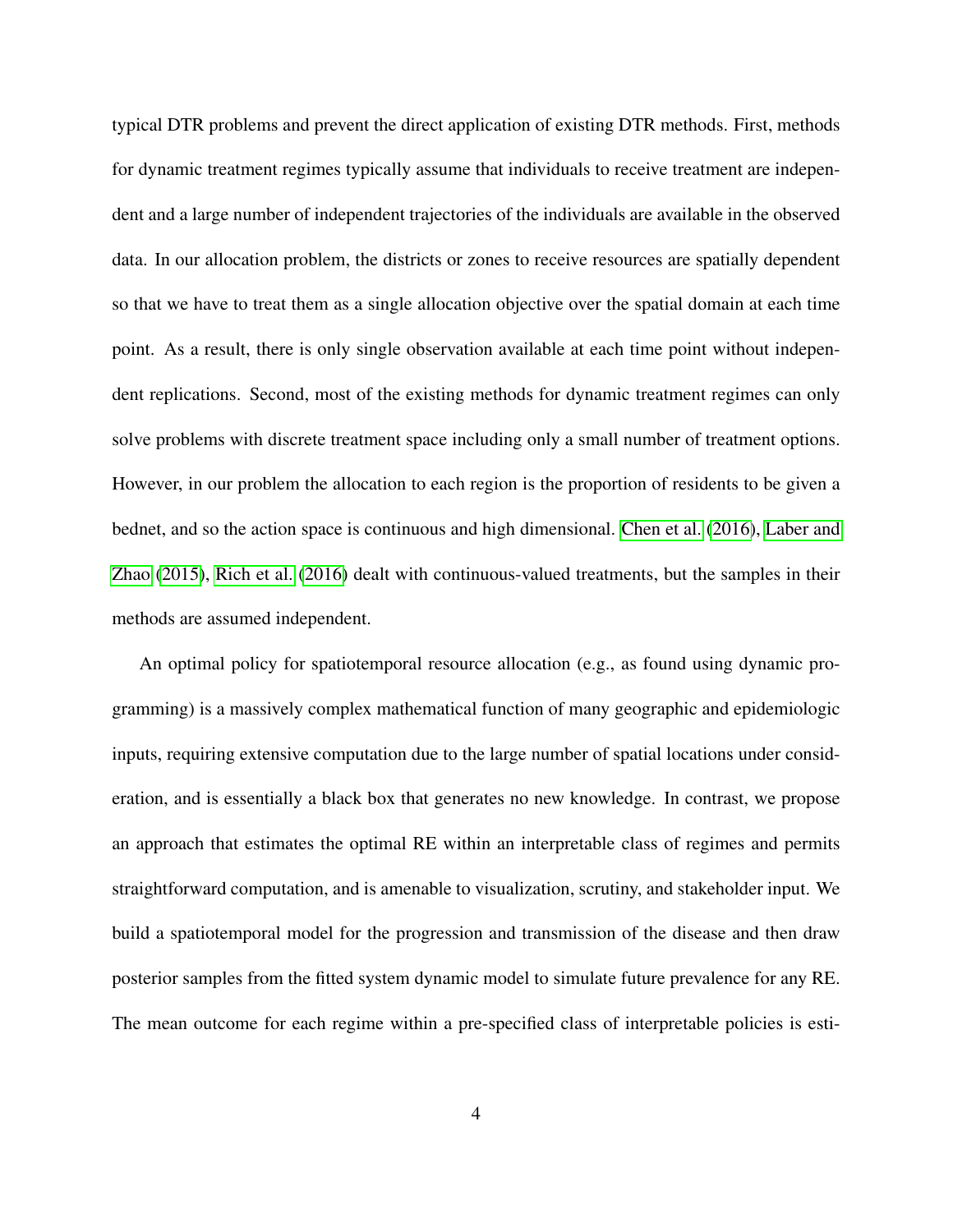mated and the optimal RE is maximizer over the class. The idea is related to the policy-search method for dynamic treatment regimes which models the mean outcome as a function of each regime and chooses the maximizer as the optimal regime [\(Robins et al., 2008;](#page-30-7) [Orellana et al.,](#page-30-8) [2010;](#page-30-8) [Zhang et al., 2012;](#page-31-4) [Zhao et al., 2012;](#page-31-5) [Zhang et al., 2013;](#page-31-6) [Zhao et al., 2015;](#page-31-7) [Zhang et al.,](#page-31-8) [2017\)](#page-31-8).

However, due to the challenges mentioned above, existing methods cannot be implemented directly to the continuous resource allocation problem. [Guan et al.](#page-29-7) [\(2019\)](#page-29-7) used policy-search with g-computation to estimate optimal personalized recommendations for recall intervals for patients with periodontal disease. They built a nonparametric Bayesian model for disease progression process, specified a class of policies on a clinically interpretable risk score, and estimated the optimal policy within this class. However, their observed data included a large number of patients with independent longitudinal profiles, and their decision space was discrete involving only two treatment options. [Laber et al.](#page-29-8) [\(2018\)](#page-29-8) developed a spatiotemporal treatment allocation strategy to slow the spread of white nose syndrome in bats. They used a statistical spatial gravity model to forecast the spread of the disease and developed an algorithm to identify a subset of locations to receive treatment at each time point aiming to optimize long-run control of the disease. While they solved a similar problem, their settings are simpler than what we consider here. Their spatial gravity model is only used to predict the locations that might be affected by the disease at future time points, whereas we need to predict the disease prevalence at each location in the future. Also, they only decided whether or not to apply treatments at each location at each time point so that the decision for each location is binary, whereas we aim to decide the amount of resources to be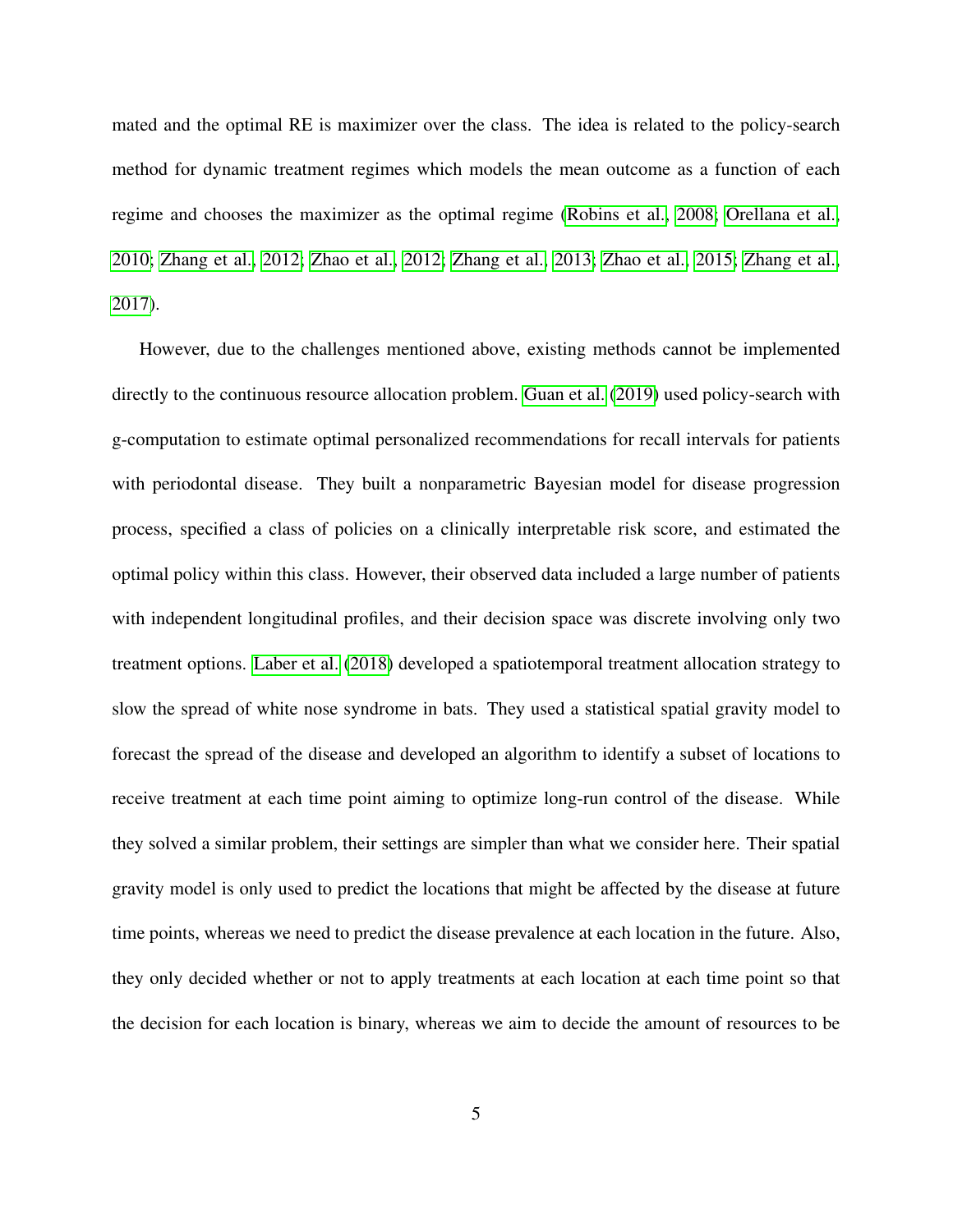assigned to each location so that the action space for each location is continuous. Because of these differences, we build a more comprehensive spatiotemporal model to predict disease prevalence and define a new class of policies that can accommodate a continuous action space while remaining interpretable.

In Section [2,](#page-5-0) we formalize the optimal resource allocation problem using a decision theoretic framework. In Section [3,](#page-7-0) we propose a Bayesian spatiotemporal model to estimate the disease dynamics. In Sections [4](#page-9-0) and [5,](#page-14-0) we construct a class of resource allocation policies and combine the spatotemporal model with a sequential optimization algorithm to estimate the optimal allocation policy subject to the cost constraint. In Section [6,](#page-16-0) we evaluate the performance of the proposed method and compare it with some naive policies using simulation experiments. In Section [7,](#page-19-0) we apply the proposed method to malaria in the Democratic Republic of the Congo (DRC). Finally, we give a brief discussion in Section [8.](#page-26-0)

### <span id="page-5-0"></span>2 Problem statement

Assume the spatial domain is divided into n health zones. For health zone  $l \in \mathcal{L} = \{1, \ldots, n\}$ , the environmental covariates  $(X_{l1},...,X_{lp})^T$  are observed at baseline and remain constant over time. At each time point  $t = 1, \ldots, T$ , in health zone l, the malaria disease rate,  $Z_{lt}$ , is estimated by the sample proportion of individuals with malaria in the malaria field survey conducted at time t. Following [Bhatt et al.](#page-28-1) [\(2015\)](#page-28-1), we use  $Y_{lt} = \text{logit}(Z_{lt})$  as the response. For settings with many health zone disease rates near zero, a binomial, Poisson, or negative binomial model might be preferable. The intervention resource allocated to health zone  $l$  at time point  $t$  is denoted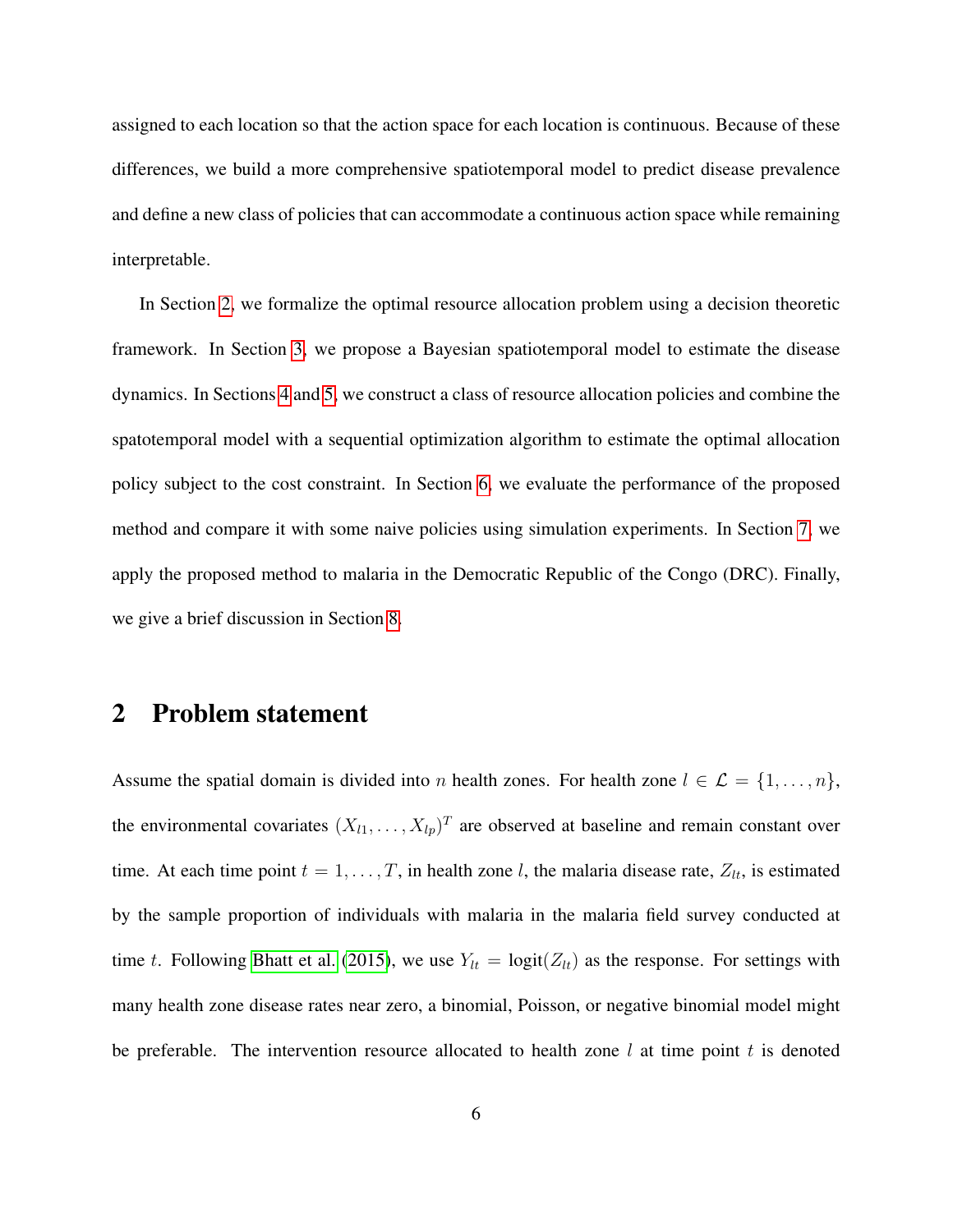$A_{lt} \in [0, 1]$ . In our analysis,  $A_{lt}$  is the bednet coverage, i.e. the sample proportion of individuals sleeping under a bednet. The data available after time t are  $H_t = \{X, Y_0, A_1, Y_1, \ldots, A_t, Y_t\}$ , where  $\mathbf{X} = (\mathbf{X}_1, \dots, \mathbf{X}_p)$ ,  $\mathbf{X}_k = (X_{1k}, \dots, X_{nk})^T$  for  $k = 1, \dots, p$ ,  $\mathbf{Y}_t = (Y_{1t}, \dots, Y_{nt})^T$  and  $A_t = (A_{1t}, \dots, A_{nt})^T$  represent the collection of covariates, malaria disease rate and resource allocation respectively for all health zones.

We define  $S_t = \psi_t(\mathbf{H}_t) \in \mathbb{R}^{q_0}$  to be a summary of the information collected at time t, and a resource allocation policy,  $\pi$ , is a function from  $\mathcal{S} = \text{supp } \mathbf{S}_t$  to the action space  $\mathscr{A} = [0,1]^n$ . Let Π be the class of policies under consideration which we assume are parameterized by  $\alpha \in \mathbb{R}^K$ . Hence, the policy is determined by the parameter vector  $\alpha$  which maps the currently available information to a resource allocation recommendation  $\pi(S_t;\bm\alpha).$  Define  $\Psi(\mathbf{s}_t)=\Psi(\psi(\mathbf{h}_t))$  to be the set of possible resource allocation actions with realized history information  $\mathbf{h}_t$  so that  $\pi(\mathbf{s}_t; \alpha) \in$  $\Psi(\mathbf{s}_t)$ .

We formalize the optimal resource allocation policy using potential outcomes. Define  $\mathbf{Z}_t^{\star}(\overline{\mathbf{a}}_t)$ to be the potential disease rate at time t under the sequence of allocations  $\overline{\mathbf{a}}_t = {\mathbf{a}_1, \dots, \mathbf{a}_t}$  up to time t. Define  $\mathbf{Z}_t^*(\pi)$  to be the potential outcome at time t if the resources were allocated under the resource allocation policy  $\pi$  up to time t. The loss value associated with a policy is defined as the expectation of a loss function of the potential outcomes under the policy, such as the mean malaria prevalence over the next five years (assuming resources are allocated once per year),  $L(\pi) = \mathbb{E} \left\{ \left( \sum_{l=1}^n \sum_{t=T+1}^{T+5} Z_{lt}^{\star}(\pi) \right) / 5n \right\}$ . The optimal policy within the pre-specified class is then defined as  $\pi_{opt} = \underset{\pi \in \Pi}{\arg \min}$  $L(\pi)$ . In order to estimate the optimal policy using the observed data, we make the following assumptions [\(Robins, 2004;](#page-30-4) [Schulte et al., 2014\)](#page-30-5): (1) sequential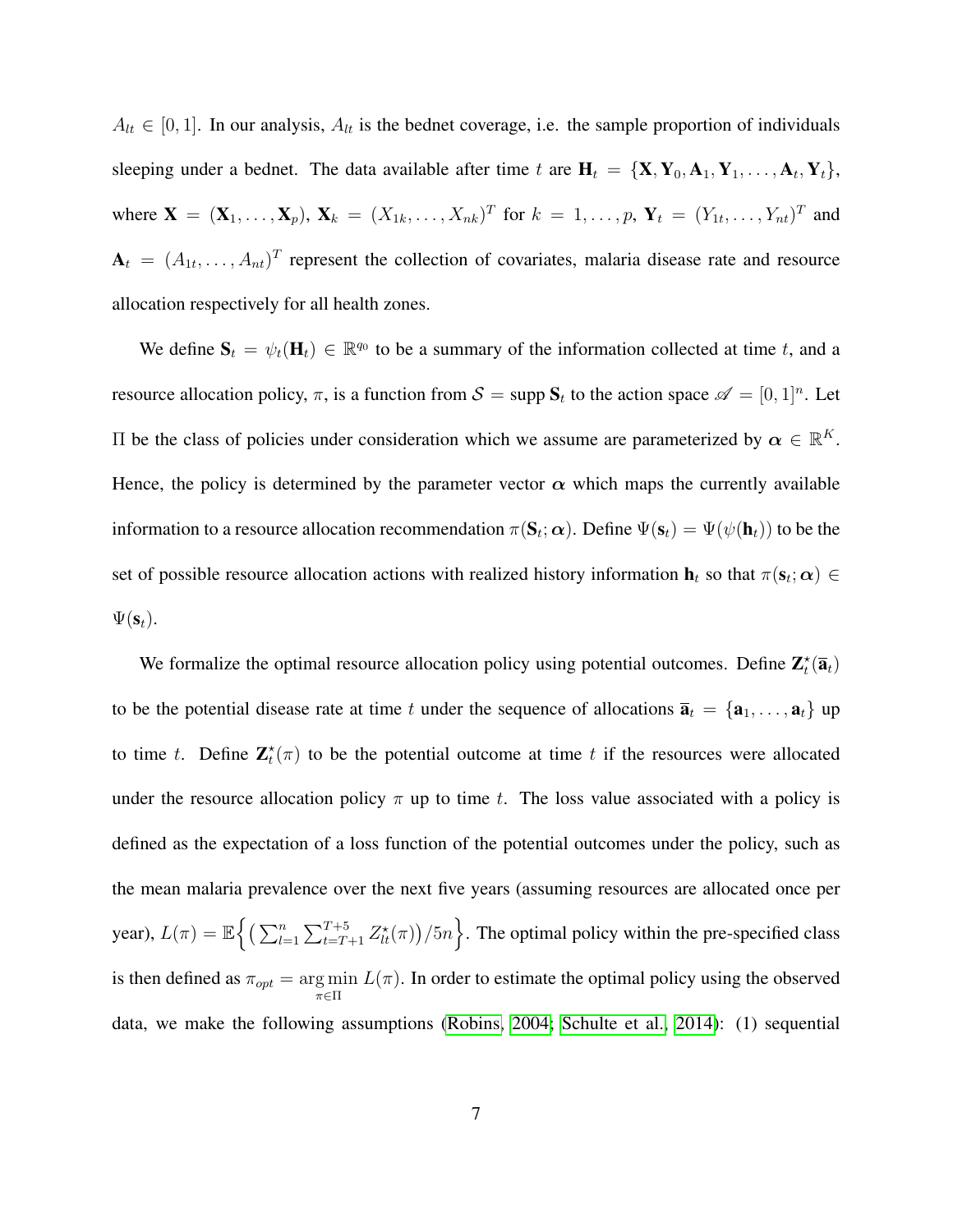ignorability,  $\{ \mathbf{Z}_k^{\star}(\overline{\mathbf{a}}_k) : \text{for all } \overline{\mathbf{a}}_k \in \overline{\mathscr{A}_k} \}_{k \geq 1} \perp \!\!\! \perp \mathbf{A}_t | \mathbf{H}_t \text{ for } t = 1, \ldots, \text{ where } \overline{\mathscr{A}_k} = \mathscr{A}^k \text{ is the set of }$ all possible resource allocation actions up to time k; (2) consistency,  $\mathbf{Z}_t = \mathbf{Z}^{\star}(\overline{\mathbf{A}}_t)$ , where  $\overline{\mathbf{A}}_t$  is the sequence of observed resource allocation actions up to visit t; (3) positivity, let  $g(\mathbf{a}_t | \mathbf{h}_t)$  denote the conditional treatment density given realized history information  $\mathbf{h}_t$ , and then there exists  $\epsilon > 0$  so that  $g(\mathbf{a}_t | \mathbf{h}_t) \geq \epsilon$  for all  $\mathbf{a}_t \in \Psi(\psi_t(\mathbf{h}_t))$  and  $t = 1, 2, \dots$ . With these assumptions, the loss value function to be optimized can be expressed using g-computation and the data-generating model, which is the malaria transmission model given in Section [3.](#page-7-0)

### <span id="page-7-0"></span>3 Bayesian spatiotemporal model

We extend the hierarchical Bayesian spatiotemporal model proposed in [Mugglin et al.](#page-29-9) [\(2002\)](#page-29-9) to model the spread of the disease. We assume that

<span id="page-7-2"></span><span id="page-7-1"></span>
$$
Y_{lt} = \eta_{lt} + \nu_{lt} \tag{1}
$$

where  $\nu_{lt} \stackrel{iid}{\sim}$  Normal $(0, \sigma_e^2)$  is measurement error and  $\eta_t = (\eta_{1t}, ..., \eta_{nt})'$  is a spatiotemporal process. Let  $m_l$  be the number of neighbors of zone l and  $\mathcal{I}_l$  be the index set of its neighbors. We assume at each time  $t$  and each health zone  $l$  that

$$
\eta_{lt} - \eta_{lt-1} = c_0 + b_0 A_{lt} + (c_1 + b_1 A_{lt}) \eta_{lt-1} + (c_2 + b_2 A_{lt}) \left( \frac{1}{m_l} \sum_{j \in \mathcal{I}_l} \eta_{jt-1} \right) + \sum_{k=1}^p \beta_{1k} X_{kl} + \sum_{k=1}^p \beta_{2k} X_{kl} A_{lt} + \epsilon_{lt}, \quad (2)
$$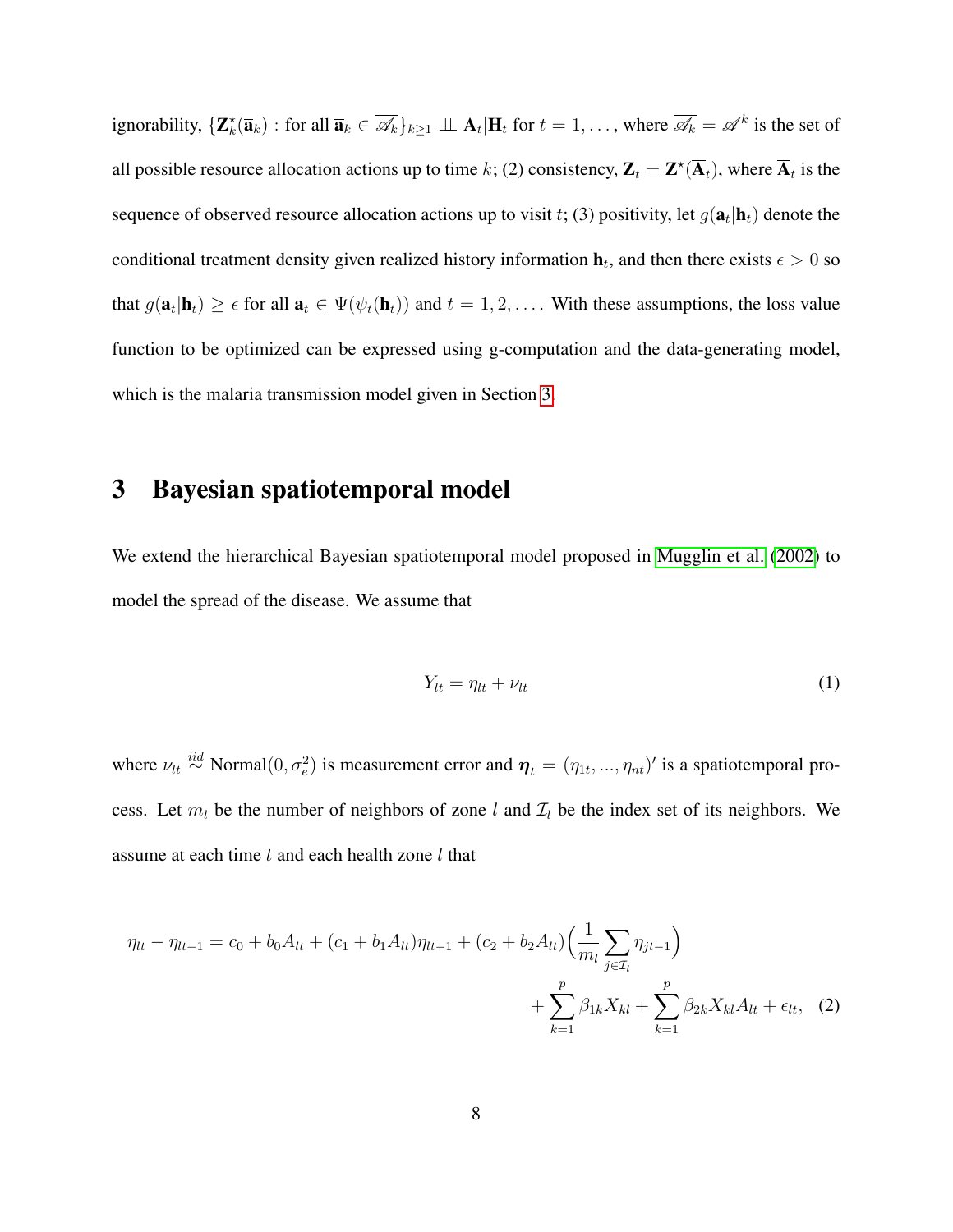so that the progression of the disease rate depends on its previous disease rate, its neighbors' previous disease rate, environmental covariates and the intervention level. The coefficients  $c_0$ ,  $b_0$ ,  $c_1$ ,  $b_1$ ,  $c_2$ ,  $b_2$  can be interpreted as the intercept, the main effect of resource allocation, the main effect of the previous disease status, the interaction effect of resource allocation and the previous disease status, the main effect of previous neighborhood disease status, the interaction effect of resource allocation and previous neighborhood disease status, respectively. The innovation process  $\epsilon_t = (\epsilon_{1t}, \dots, \epsilon_{nt})^T$  is modeled as a Gaussian Markov random field (GMRF) that is independent in time and spatially correlated. Specifically,

<span id="page-8-0"></span>
$$
\epsilon_t \sim MVN\{0, \sigma_s^2(M-\rho G)^{-1})\},\tag{3}
$$

where M is diagonal with diagonal elements  $m_1, ..., m_n$ ; G is the adjacency matrix with  $g_{ll} = 0$ ,  $g_{lk} = 1$  if zone k is a neighbor of zone l, and  $g_{lk} = 0$  otherwise;  $\sigma_s^2$  is the variance parameter, and  $\rho \in (0, 1)$  controls spatial dependence. An alternative to this model is the intrinsic model with  $\rho = 1$  which would provide some computational savings at the expense of model flexibility

Equivalently, the spatiotemporal process model can be written in matrix form as the Gaussian first-order autoregressive process:

$$
\boldsymbol{\eta}_t = \mathbf{W}_t \boldsymbol{\eta}_{t-1} + c_0 + b_0 \mathbf{A}_t + \sum_{k=1}^p \beta_{1k} \mathbf{X}_k + \sum_{k=1}^p \beta_{2k} (\mathbf{X}_k \circ \mathbf{A}_t) + \boldsymbol{\epsilon}_t.
$$

Spatiotemporal dependence is determined by the  $n \times n$  propagator matrix  $W_t$  that depends on  $A_t$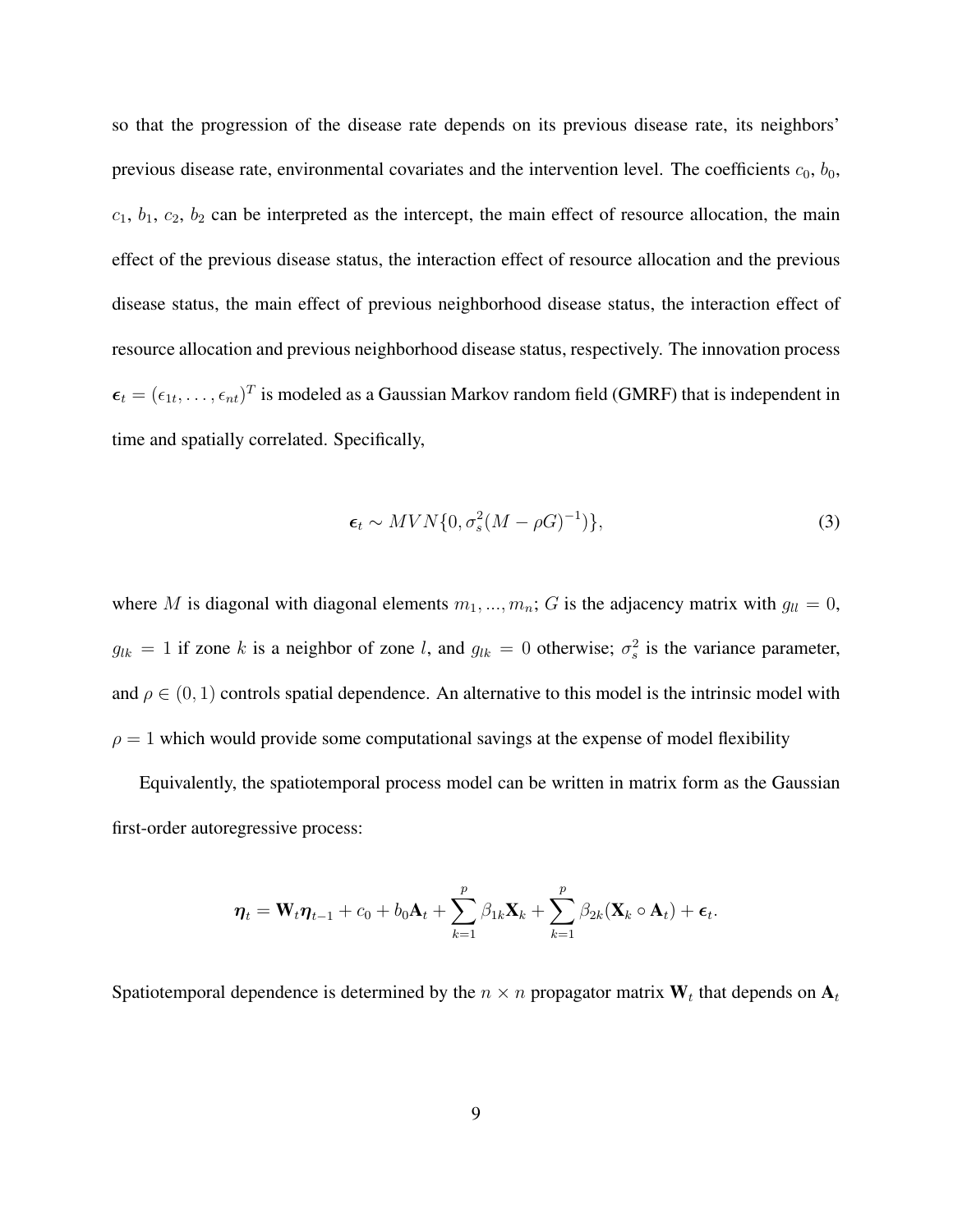and is parameterized by  $c_1$ ,  $b_1$ ,  $c_2$  and  $b_2$  such that its  $(i, j)$  element is

$$
w_{tij} = \begin{cases} (1+c_1) + b_1 A_{it} & \text{if } j = i; \\ (c_2 + b_2 A_{it})/m_i & \text{if } j \in \mathcal{I}_i, \text{i.e., zone } j \text{ is the neighbor of zone } i; \\ 0 & \text{otherwise.} \end{cases}
$$

The term  $c_0+b_0\mathbf{A}_t+\sum_{k=1}^p\beta_{1k}\mathbf{X}_k+\sum_{k=1}^p\beta_{2k}(\mathbf{X}_k\circ\mathbf{A}_t)$  varies depending on the resource allocation  ${\bf A}_t$  and environmental covariates  ${\bf X}$  to control the latent process  $\bm{\eta}_t$  to switch among growth, recession, or stable phases. The latent process is able to incorporate the interaction between the spatial and temporal correlation through the propagator matrix  $W_t$ . Different levels of interventions will affect the environmental effects on the disease rate and also how the disease spreads in space and time.

Here we assume a first-order autoregressive model in time. For the motivating malaria analysis this should be sufficient because the time from exposure to manifestation is much less than the yearly time step of the data. In other settings, higher-order autoregressive models can be fit to account for incubation periods or other delayed effects.

## <span id="page-9-0"></span>4 Recommendation engine

We use policy-search to estimate an optimal resource allocation policy within a class of policies that are interpretable to domain experts. We use a global utility function to parameterize the class of policies under consideration. The global utility function  $U_G(\mathbf{a}_t, \mathbf{s}_t; \alpha)$  summarizes the current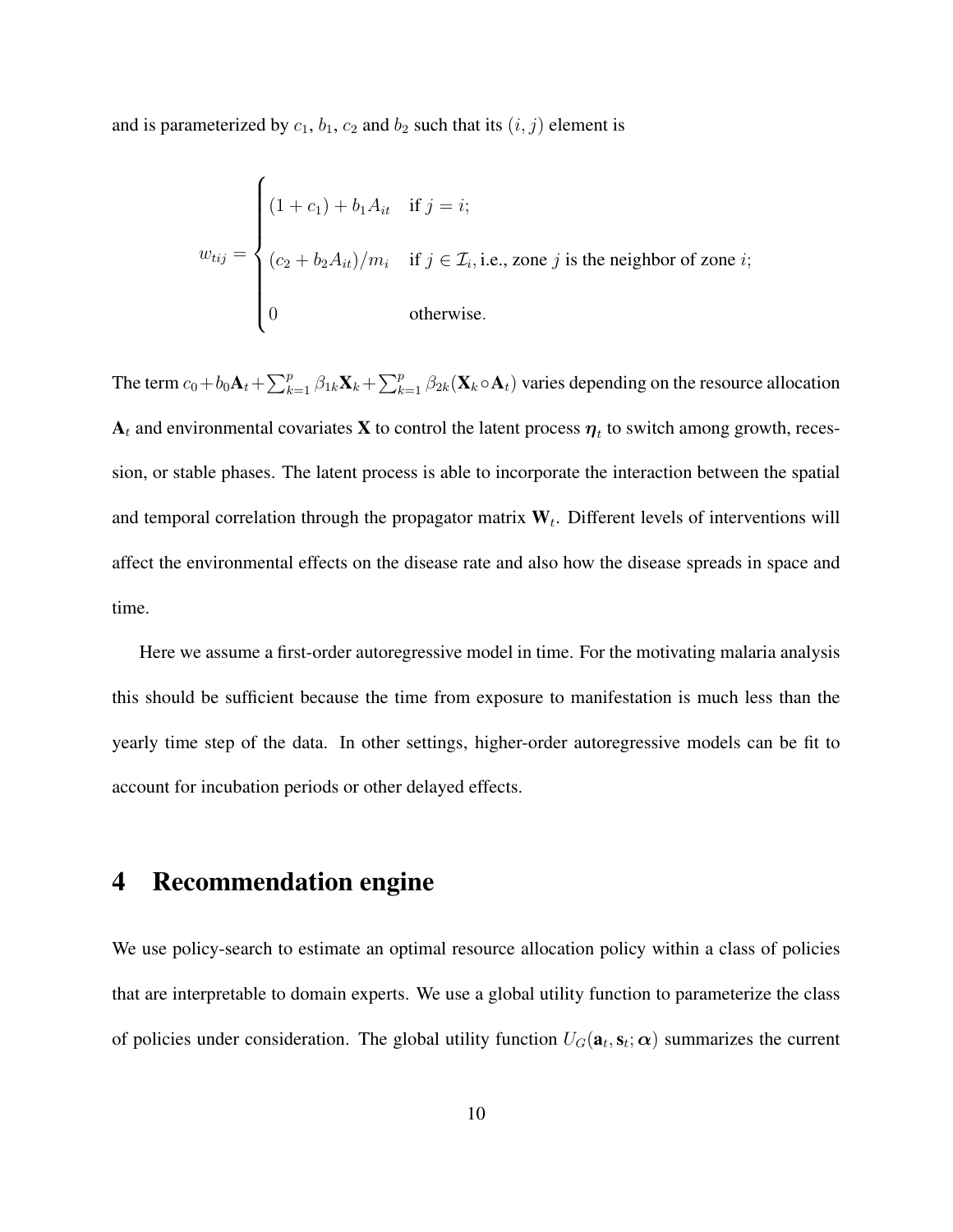available information  $s_t$  via the parameter  $\alpha$  and is a function of the allocation  $a_t$ . We consider the class of policies of the form  $\pi(\mathbf{s}_t; \boldsymbol{\alpha}) = \arg\max$  $\mathbf{\hat{a}}_t$  $U_G(\mathbf{a}_t, \mathbf{s}_t; \boldsymbol{\alpha})$  subject to some cost constraints, where  $\mathcal{U} = \{U_G(\mathbf{a}_t, \mathbf{s}_t; \alpha)\}_{\mathbf{\alpha} \in \mathbb{R}^K}$  is a class of global utility functions s.t.  $U_G(\mathbf{a}_t, \mathbf{s}_t; \alpha)$  measures the "goodness" of allocation  $a_t$  in state  $s_t$  under parameter  $\alpha$ . The class U is chosen to capture salient features of the decision problem, e.g., cost, fairness, spread dynamics, and logistics. Thus, the resultant class of policies is interpretable and the estimated optimal policy, say indexed by  $\hat{\alpha}_{opt}$ , can be plugged into this utility function to identify features driving optimal malaria control. In practice, the total available resources are limited by annual logistical or budgetary constraints. For example, constraints are placed on the bednet distribution in each region,  $0 \le a_{lt} \le 1$ , and on the total number of bednets distributed so that  $\sum_{l=1}^{n} a_{lt} N_{lt} \leq C(\sum_{l=1}^{n} N_{lt})$ , where  $N_{lt}$  is the population in health zone  $l$  at time  $t$ .

To construct the global utility function for each health zone  $l = 1, ..., n$ , we first define a priority score that represents its priority level of receiving resources so that the zone with higher priority score should be allocated more resources. The priority score is constructed based on all available data before resource allocation at time t and depends on the policy parameter  $\alpha$ , i.e.,  $p_{lt}(\mathbf{s}_t, \alpha)$ . Then we define a local utility  $U(a_{lt}, p_{lt}(\mathbf{s}_t, \boldsymbol{\alpha}))$  as a function of  $a_{lt}$  that calculates the local utility for health zone l with priority  $p_{lt}(\mathbf{s}_t, \alpha)$  can gain if  $a_{lt}$  resources are allocated to the zone. The utility function should be monotonically increasing with the resource allocation since additional resources will bring additional benefits. The global utility function is constructed using the total local utility aggregated over the whole spatial domain.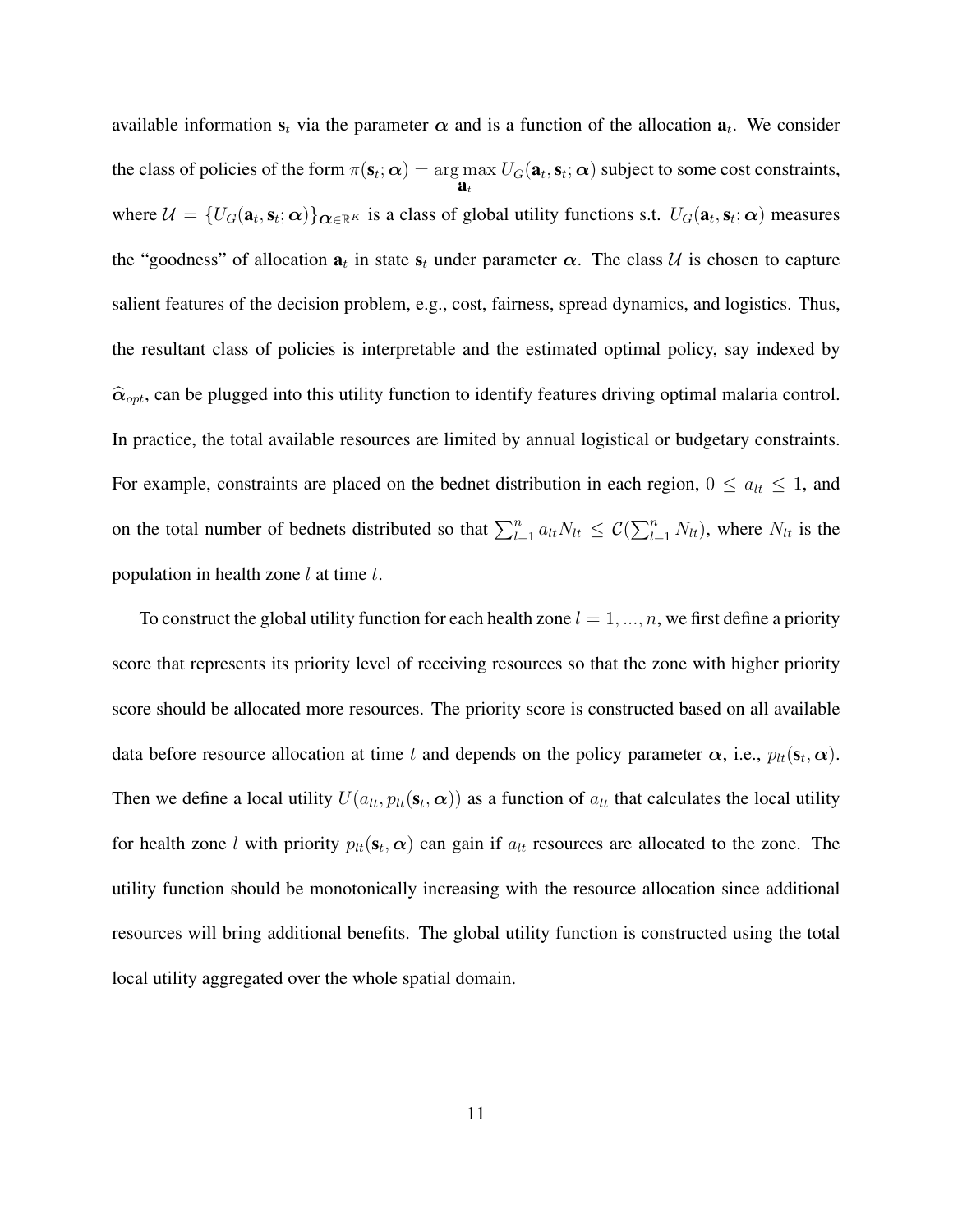#### 4.1 Priority score

The priority score for each zone  $l$  and time  $t$  is defined to depend on  $q$  user-specified risk factors  $\{f_{1lt}, \ldots, f_{qlt}\}$  constructed from currently available data  $S_t$ . There is great flexibility in constructing the risk factors. They can include the standardized environmental covariates  $f_{klt} = X_{jl}$ , such as temperature and precipitation, or the zone's current disease status  $f_{klt} = Y_{lt}$ , the gradient of disease statue  $Y_{lt} - Y_{lt-1}$ , or even non-linear summaries of the characteristics of the zone. The priority score is then defined as  $p_{lt}(\mathbf{s}_t, \boldsymbol{\alpha}) = 1/\{1 + \exp[-(f_{1lt}\alpha_1 + ... + f_{qlt}\alpha_q)]\} \in [0, 1]$ , where  $(\alpha_1, ..., \alpha_q)$  determine the weights given to each risk factor in the priority score.

### 4.2 Local utility function

Intuitively, a reasonable local utility function  $U(a, p)$  that depends on both the resource allocation and the priority score should satisfy the following assumptions:

- 1.  $U(0, p) = 0$  for all p, i.e. the utility is 0 if no resource is assigned.
- 2.  $U(a, p)$  is increasing in a for all p, i.e., more resources will bring more benefits.
- 3.  $U(a, p)$  is increasing in p for  $0 \le a \le 1$ , i.e., the same level of resources assigned to the health zone with higher priority score will bring more benefits. This property assures the health zone with higher priority score tend to receive more resources in order to maximize the overall utility.

A natural and simple utility function satisfying the above properties is the linear utility function  $U_{lin}(a, p) = ap$ . This utility function assumes that the individual utility increases linearly with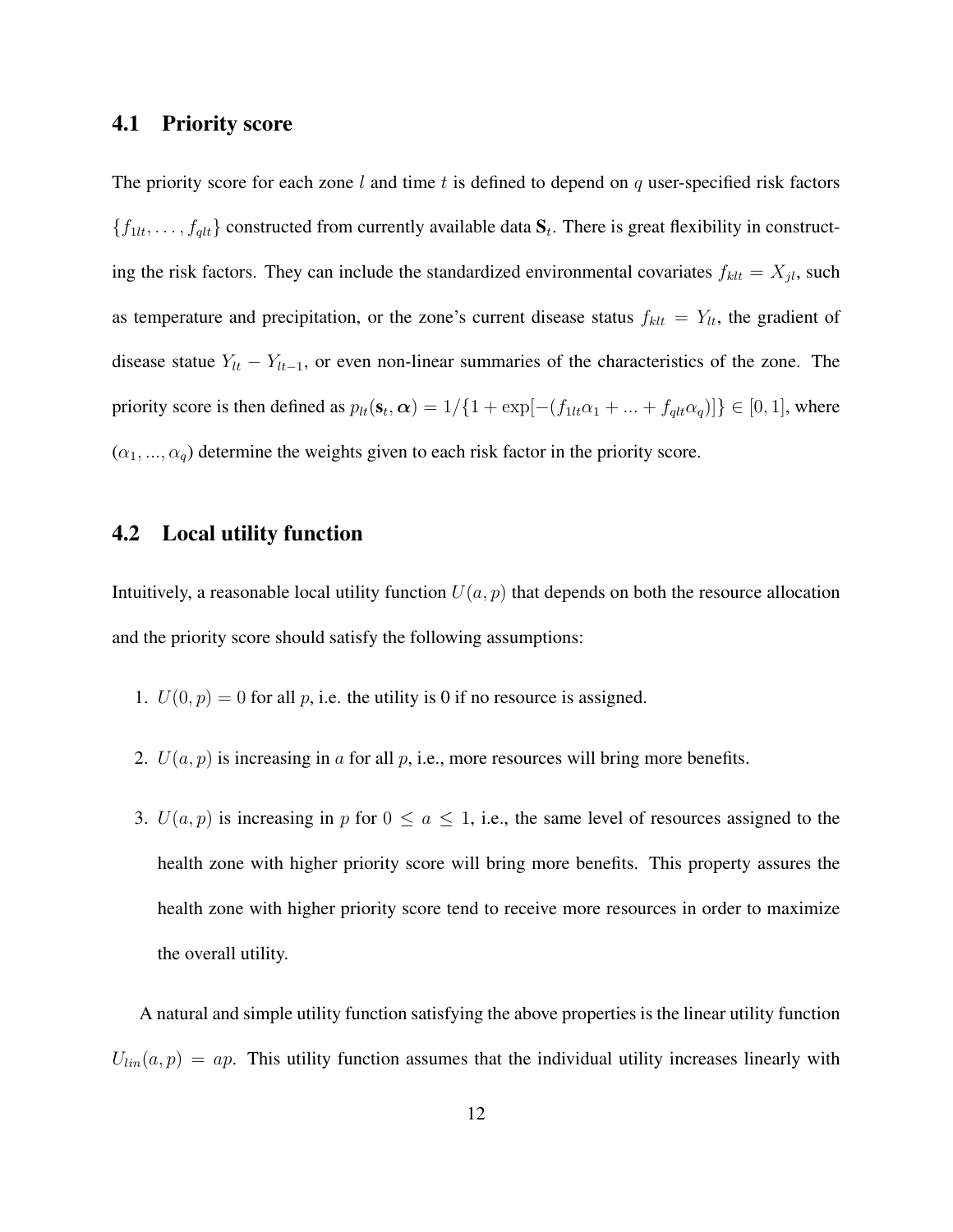resource allocation, i.e., an additional unit of resource will bring constant marginal utility that is set to be the priority of the individual zone.

Equity or fairness is an important factor to consider when deciding the resource allocation in healthcare [\(Daniels et al., 2000;](#page-28-8) [Gibson et al., 2004;](#page-28-9) [Guindo et al., 2012\)](#page-29-10). Fairness concerns dictate that everyone should have the same right to the resources and the priority should be given to the zones with more severe situation [\(Nord et al., 1999;](#page-30-9) [Nord, 2015\)](#page-30-10). Similar to the idea proposed in [Nord et al.](#page-30-9) [\(1999\)](#page-30-9), a convex utility function can accommodate some fairness concerns. One additional unit of resources will bring more utility if the zone has been assigned less resources. In other words, the marginal utility value should decrease with the resources allocation. So the utility function that also satisfy the following additional property can account for fairness:

4.  $\frac{\partial^2}{\partial x^2}$  $\frac{d^2}{dx^2}U(a, p) \le 0$  for  $0 \le a \le 1$  and all p, i.e., the marginal utility value is decreasing when allocated resource is increasing.

An example of the utility function that satisfies all above properties is the quadratic utility function  $U_{quad}(a, p) = -p(a - 1)^2 + p.$ 

Figure [1](#page-13-0) illustrates the two utility functions with different values of priority scores. Both utility functions increase with  $a$ , but the gradient of the linear function in terms of  $a$  is constant while the gradient of the quadratic function is decreasing.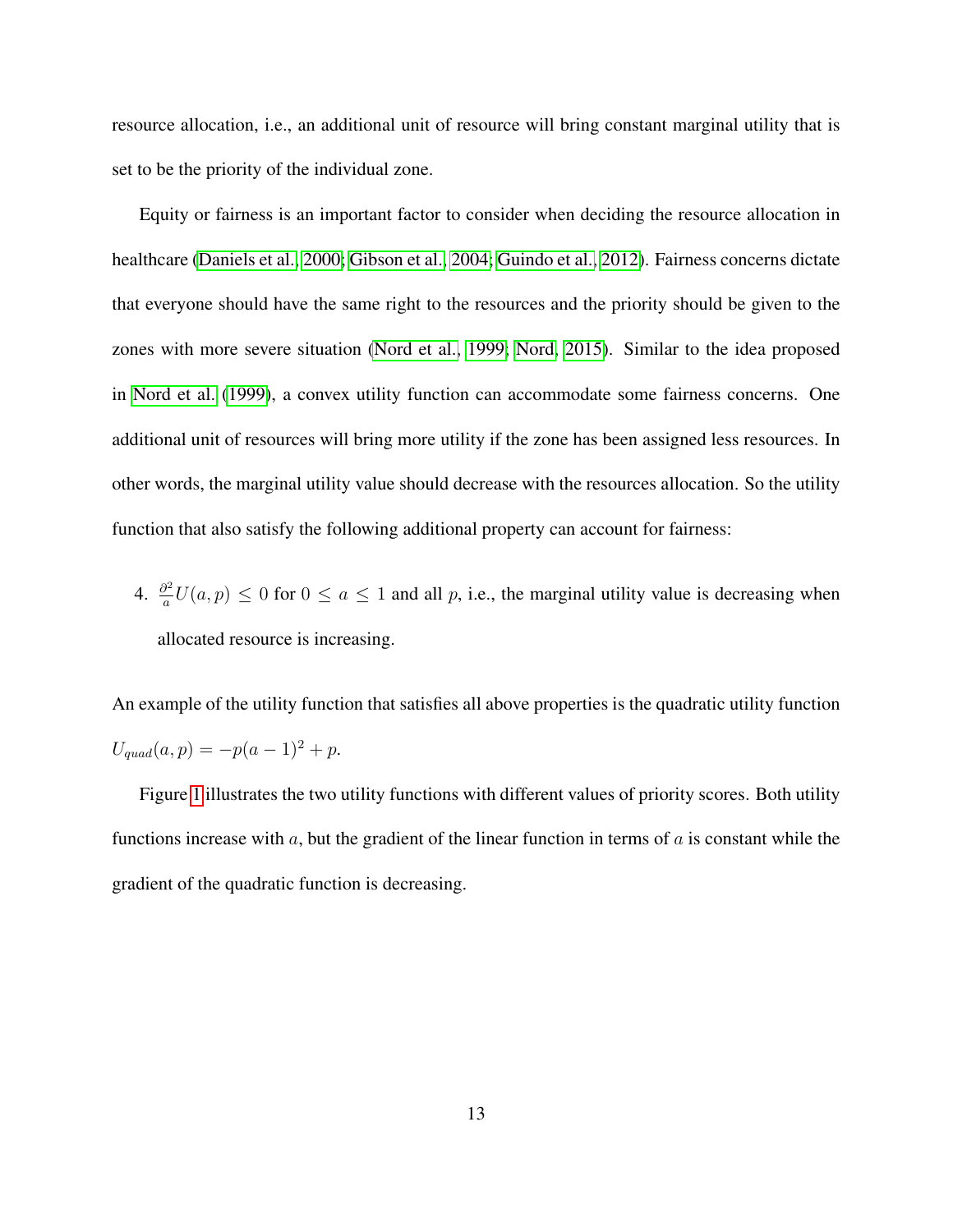<span id="page-13-0"></span>Figure 1: Linear (left) and quadratic (right) utility function  $U(a, p)$  as a function of resource allocation a for different values of the priority scores, p. The linear utility function is  $U(a, p) = ap$ and the quadratic utility function is  $U(a, p) = -p(a - 1)^2 + p$  for  $0 \le a \le 1$ .



#### 4.3 Global utility function

The global utility is defined as the summation of all local utilities but also with a penalty on the differences of resource allocations among neighborhood health zones:

$$
U_G(\mathbf{a}_t, \mathbf{s}_t; \boldsymbol{\alpha}) = \sum_l U(a_{lt}, p_{lt}(\mathbf{s}_t, \boldsymbol{\alpha})) - \alpha_0 \sum_{i \sim j} (a_{it} - a_{jt})^2,
$$

where  $\alpha_0 \geq 0$ ,  $\alpha = (\alpha_0, \dots, \alpha_q)$ , and  $i \sim j$  indicates that zone i and zone j are neighbors. The penalty term with a positive weight can smooth the resource allocation and account for fairness. A large penalty  $\alpha_0$  encourages spatial clusters of zone to be given intense treatments which could be more effective than scattered sites with intensive treatments. As the weight of the penalty term is to be optimized, this additional term allows for a more flexible class of policies to be considered.

The recommendation engine suggests allocations that maximize the global utility subject to the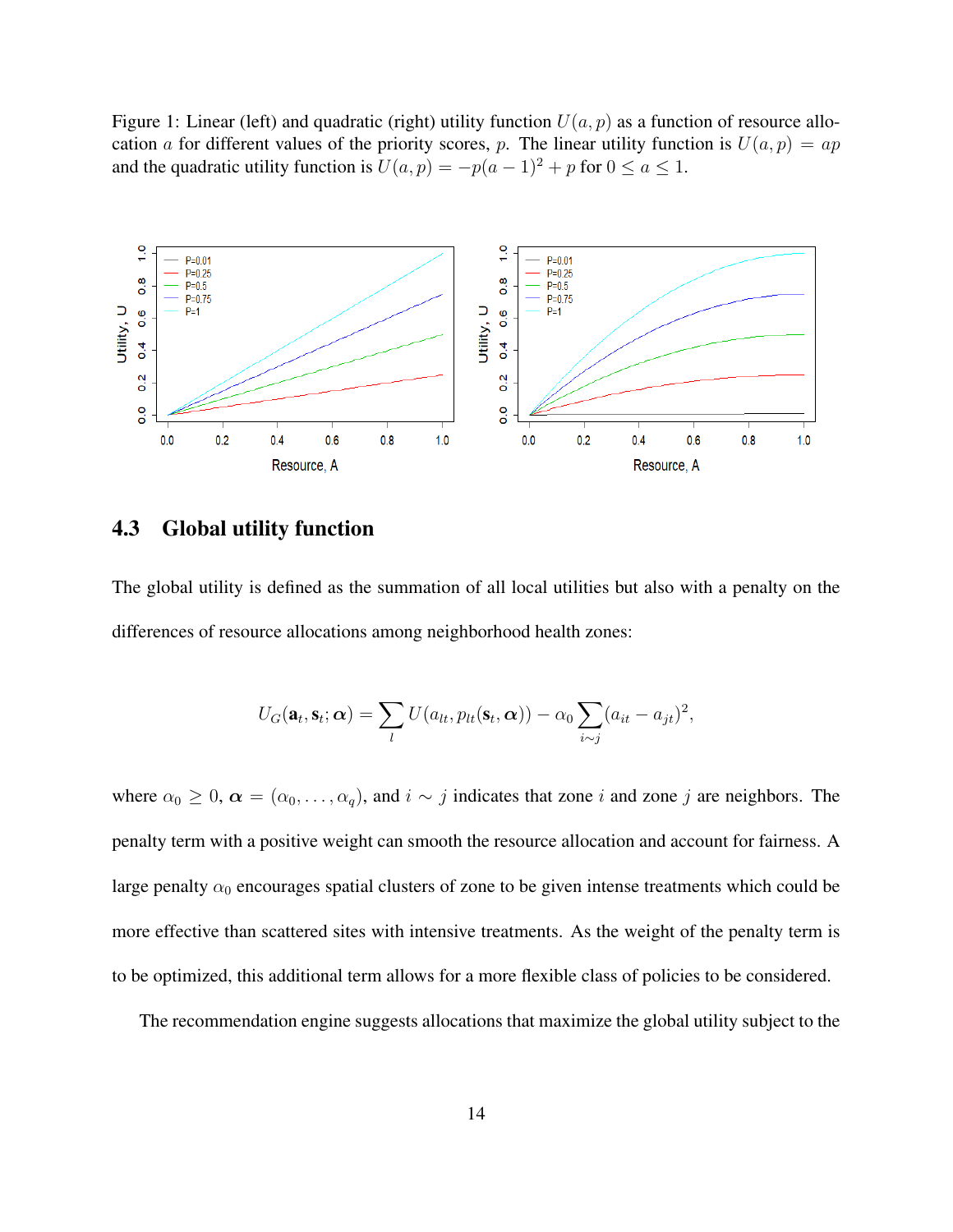resource constraints on the total number of bednets distributed to the whole region:

<span id="page-14-1"></span>
$$
\pi(\mathbf{s}_t; \alpha) = \arg \max_{\mathbf{a}_t} U_G(\mathbf{a}_t, \mathbf{s}_t; \alpha)
$$
  
such that 
$$
\sum_l a_{lt} N_{lt} / (\sum_l N_{lt}) \leq C \text{ and } 0 \leq a_{lt} \leq 1.
$$
 (4)

Other nuances in the resource allocation decision making can be easily taken into consideration by adding more constraints to [\(4\)](#page-14-1). For example, if it is agreed that allocating bednets to health zones with malaria prevalence  $< 1\%$  is ill-advised, we can simply add a constraint that  $a_{lt} = 0$  if  $z_{lt} < 0.01$ .

## <span id="page-14-0"></span>5 Policy-search

The optimal priority score weights  $\alpha$  minimizes an optimality criterion  $L(\alpha)$ , such as the estimated expected cumulative (over space and time) malaria prevalence over the next five years. Therefore, although the policy only gives the resource allocation of one time point, the policy optimizes long-term outcomes. Given the posterior samples of the parameters in the Bayesian spatiotemporal model, the future malaria prevalence can be simulated to construct an estimator of the expected cumulative prevalence over space and time  $\tilde{L}(\alpha)$ . The plug-in estimator of the optimal weights is  $\tilde{\alpha}_{opt}$  = arg min α  $\tilde{L}(\alpha)$ . For numerical stability, we replace  $\tilde{L}(\alpha)$  with  $\hat{L}(\alpha) = \tilde{L}(\alpha) + 0.0001 \sum_{i=0}^{q} \alpha_i^2$ . Then  $\hat{\alpha}_{opt}$  is defined as the minimizer of  $\hat{L}(\alpha)$ .

A Kriging-based optimization method [\(Picheny et al., 2013\)](#page-30-11) is used to estimate  $\alpha$  which minimizes  $\hat{L}(\alpha)$ . At the first step, we evaluate the value for the initial 100 points of  $\alpha$  from a Latin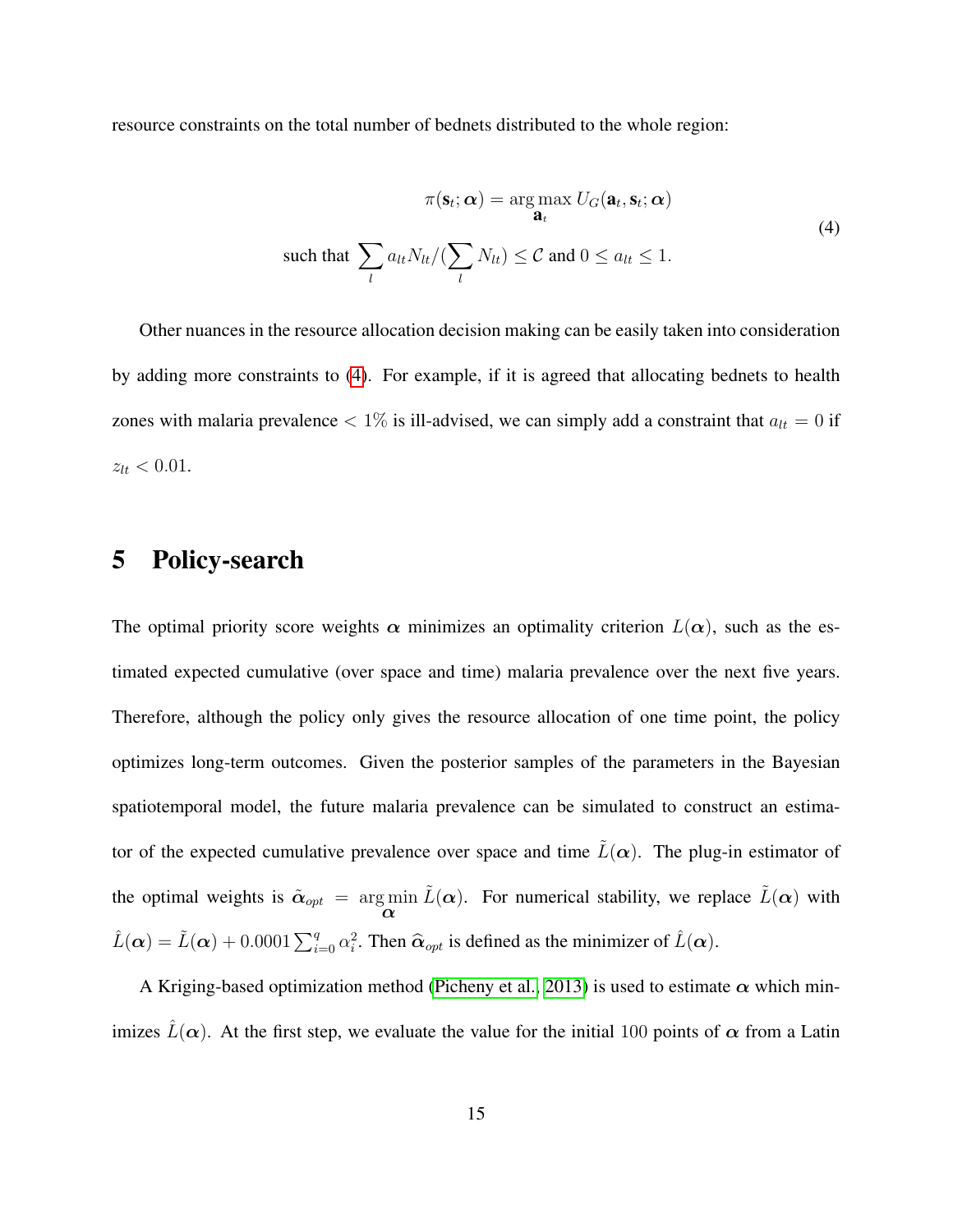hypercube design generated using "optimumLHS" function in the R package "LHS." We do a linear transformation of the initial design by setting the range of  $\alpha_1, \ldots, \alpha_q \in [-5, 5]$  and  $\alpha_0 \in [0, 1]$ . The value  $\hat{L}_k$  corresponding to each point  $\alpha_k$  in the design is estimated using Monte Carlo simulation given the posterior samples of the parameters. By using a different posterior sample of the model parameters for each simulated trajectory in the Monte Carlo simulation, trajectories are samples from the full posterior predictive distribution of future prevalence and thus our policy accounts for both parametric and aleatoric uncertainty. Using the initial training data  $\{\alpha_k, \hat{L}_k\},$ a Gaussian process regression model is fit to predict the value corresponding to a new  $\alpha$  using kriging. The algorithm sequentially selects next weight  $\alpha$  to visit that optimizes the expected improvement (EI) defined in [Jones et al.](#page-29-11) [\(1998\)](#page-29-11) and updates the Gaussian process model parameters at each iteration. We use the the R package "DiceOptim" [\(Roustant et al., 2012\)](#page-30-12) to implement the optimization procedure.

At each of the future years, if new data is available, the Bayesian spatiotemporal model can be refitted and the posterior distribution of the parameters can be updated. The resource allocation decision for the future years can be made by reoptimizing the priority score weights based on the updated posterior samples.

Each posterior sample of the parameters and predicted malaria prevalence in the MCMC procedure corresponds to a different optimal  $\alpha$ . We can quantify the uncertainty of  $\hat{\alpha}_{opt}$  by applying the optimization procedure for each posterior draw to get the posterior distribution for  $\alpha_{opt}$ .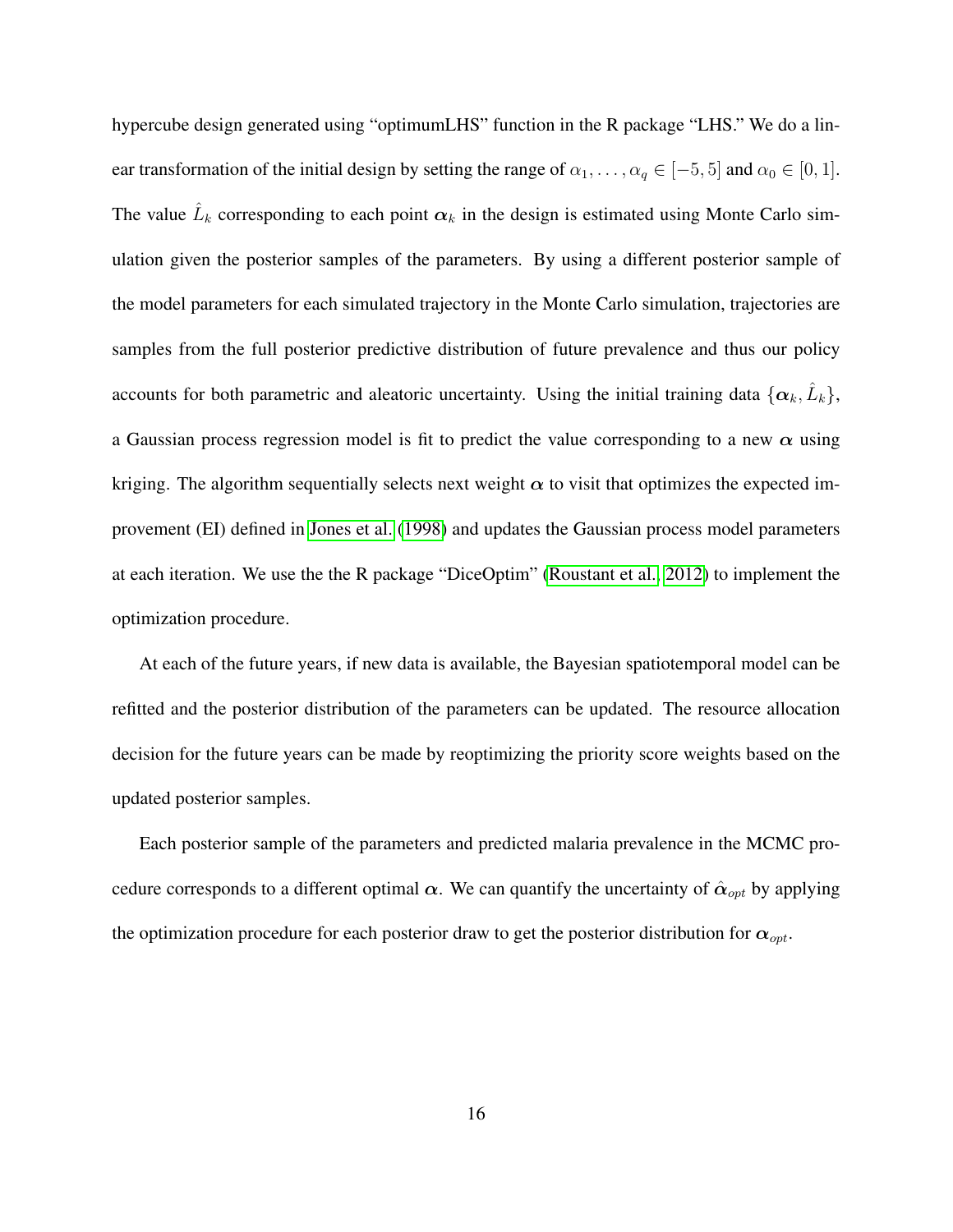### <span id="page-16-0"></span>6 Simulation

#### 6.1 Generative model

For the simulation, we assume that there are  $n = 100$  health zones that are arranged as a  $10 \times 10$ square grid with grid spacing 1 between adjacent sites, and include only one environmental covariate  $X_{l1}$  simulated from the Gaussian process with mean zero and variance one, and correlation  $Cor(X_{l1}, X_{j1}) = \exp(-d_{lj}/2)$ , where  $d_{lj}$  is the distance between the centroids of zone l and zone j. We simulate the baseline latent process for the health zones from a Gaussian process such that  $\eta_0 = (\eta_{10}, \dots, \eta_{n0})^T \sim MVN(0, 0.5^2(M-0.9G)^{-1})$  and the corresponding logit transformation of the disease rates are simulated from  $Y_{l0} \sim N(\eta_{l0}, 0.01^2)$  for  $l = 1, \ldots, n$ . We simulate the disease spread for  $T = 5$  years following the generative model such that for  $l = 1, \ldots, 100$ ,  $t = 1, \ldots, 5,$ 

$$
\eta_{lt} = (0.9 - 0.1A_{lt})\eta_{lt-1} + (0.1 - 0.1A_{lt})/m_l \sum_{j \in N_l} \eta_{jt-1} + 0.2 - 0.7A_{lt} + 0.12X_{1l} - 0.1X_{1l}A_{lt} + \epsilon_{lt},
$$

where  $\epsilon_t$  ~  $MVN(0, 0.1^2(M – 0.9G)^{-1})$ , and resource allocation is assumed increasing over time (to mimic the real malaria data) such that  $A_{lt}$  are simulated from  $N(0.1 * t, 0.05^2)$  and are truncated at 0 and 1. The disease rates for the five years are simulated from  $Z_{lt} \sim N(Y_{lt}, 0.01^2)$ for  $l = 1, \ldots, n$  and  $t = 1, \ldots, 5$ . We simulate 100 datasets using this generative model.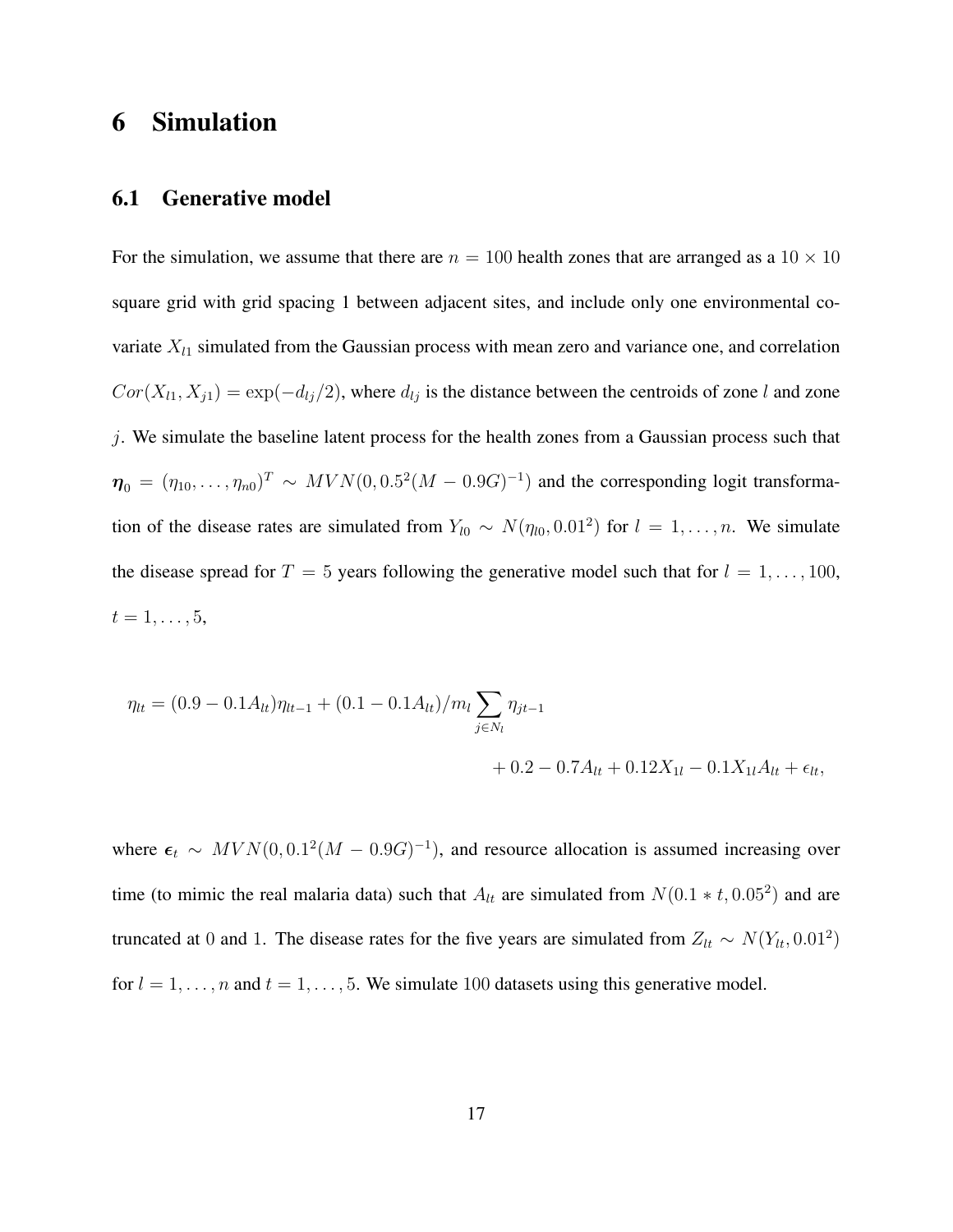### 6.2 Policy estimation

We consider three risk factors in the policy: the environmental covariate  $f_{1lt} = X_{l1}$ , logit of disease rate at previous time point  $f_{2lt} = Y_{lt-1}$ , mean logit of disease rates of neighborhood zones at previous time point  $f_{3lt} = \sum_{j\sim l} Y_{jt-1}/m_l$ . The priority score of zone l at time t is then  $1/\{1+\}$  $\exp[-(\alpha_1 X_{l1} + \alpha_2 Y_{lt-1} + \alpha_3 \sum_{j \sim l} Y_{jt-1}/m_l)]$ . We assume that the number of individuals in different health zones are the same and give the constraint that  $\frac{1}{n} \sum_l A_{lt} \leq C$ . We consider three scenarios with different values of resource constraint level  $C = 0.2, 0.5$  and 0.8.

We consider the following resource allocation policies for comparison:

- 1. Linear utility (Linear): our proposed policy with linear local utility function and a spatial penalty term to smooth the resource allocation.
- 2. Quadratic utility (Quad): our proposed policy with quadratic local utility function and a spatial penalty term to smooth the resource allocation.
- 3. Highest rate (Highest rate): assign a bednet to each individual in the  $nC$  zones with highest disease rates and no bednets to the remaining zones.
- 4. Even: assign the same percentage of bednets  $C$  to each healthzone.

For each simulated dataset, we use all information simulated up to year  $T = 5$  as the training data to fit our proposed Bayesian spatiotemporal model using MCMC sampling with 5, 000 iterations. For the first two policies, the optimality criterion  $L(\alpha)$  for each  $\alpha$  is estimated using Monte Carlo simulations given the posterior samples. Sequential optimization is used to estimate the optimal policy that minimizes the expected mean malaria prevalence in the future five years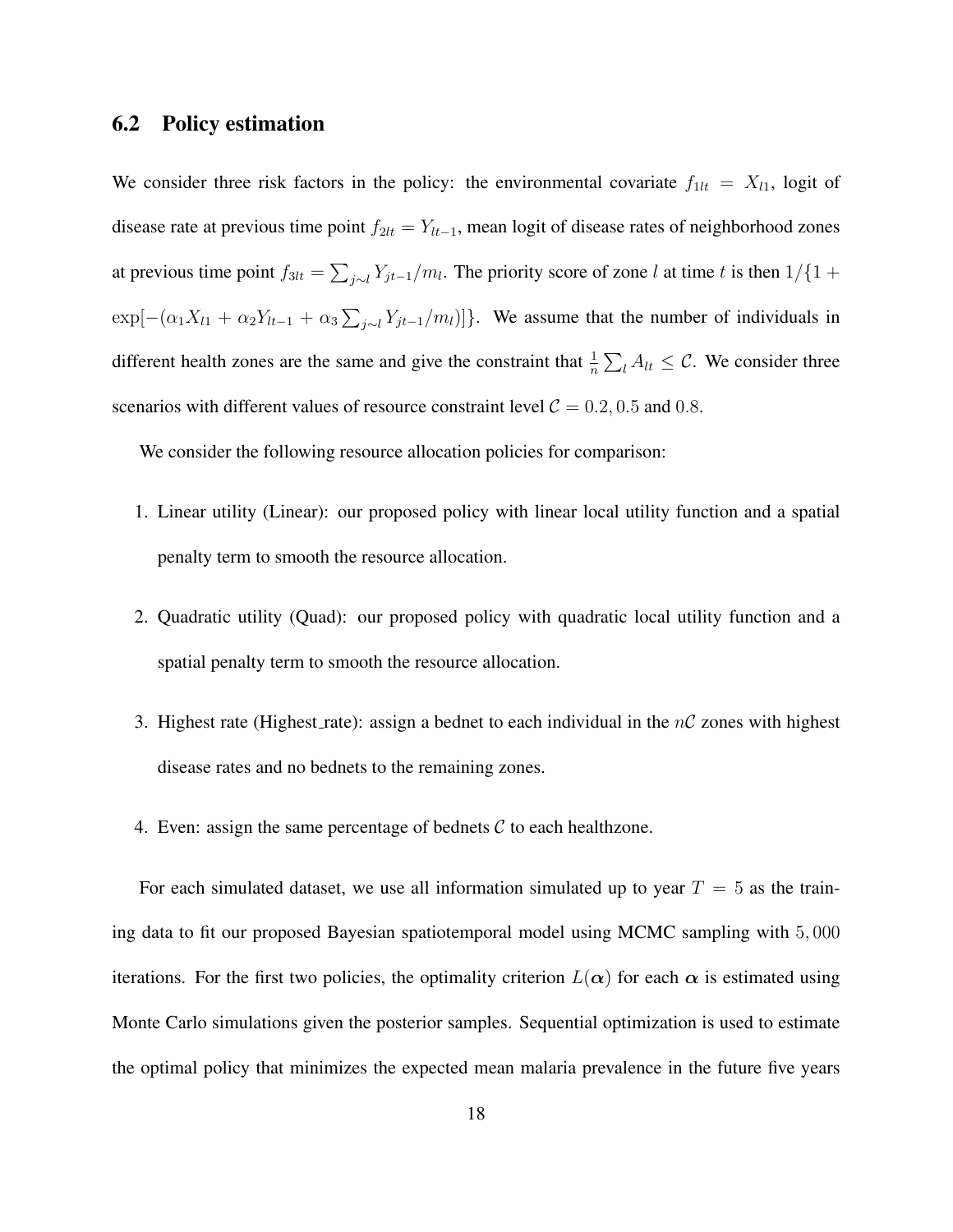within the pre-specified class. The loss value associated with estimated policy are approximated by 1, 000 Monte Carlo simulations given the true generative model. For the last two policies, there is no need to fit the model and no parameters to estimate. We just use 1, 000 Monte Carlo simulations given the true generative model to approximate the expected mean malaria prevalence in the future five years under the policy. The approximated loss values associated with the four policies for ith simulated dataset are denote as  $L_l^i$ ,  $L_q^i$ ,  $L_{hr}^i$ ,  $L_{ev}^i$  respectively.

We use the two naive policies "Highest\_rate" and "Even" as two baseline policies and show the improvement of our proposed policies in terms of loss value compared with the baseline policy. For each of the simulated dataset, we compute the improvement as  $(L_{hr}^i - L_l^i)/L_{hr}^i$ ,  $(L_{ev}^i - L_l^i)/L_{ev}^i$  and  $(L_{hr}^i - L_q^i)/L_{hr}^i$ ,  $(L_{ev}^i - L_q^i)/L_{ev}^i$ . Figure [2\(](#page-20-0)a) plots the sampling distribution of the improvement of our proposed policies with different utility functions. Under this simulation setting, "Highest\_rate" policy is preferred over "Even" policy. But we can see our proposed policies have significant improvement compared with either of the naive policies, especially when there are moderate level of total resources ( $C = 0.5$ ). The policy with the linear utility function works slightly better than the policy with quadratic utility function when the total resource level is low  $(C = 0.2)$ . This indicates more extreme resource allocation might improve the overall benefits under this specific simulation setting. We conduct another simulation assuming the disease transmission model is misspecified to check the robustness of our method. We assume the true model is more complicated than our proposed model by adding a quadratic effect of the resource allocation on the disease progression, i.e.

$$
\boldsymbol{\eta}_t = \mathbf{W}_t \boldsymbol{\eta}_{t-1} + c_0 + b_0 \mathbf{A}_t + d_0 \mathbf{A}_t \circ \mathbf{A}_t + \sum_{k=1}^p \beta_{1k} \mathbf{X}_k + \sum_{k=1}^p \beta_{2k} (\mathbf{X}_k \circ \mathbf{A}_t) + \boldsymbol{\epsilon}_t.
$$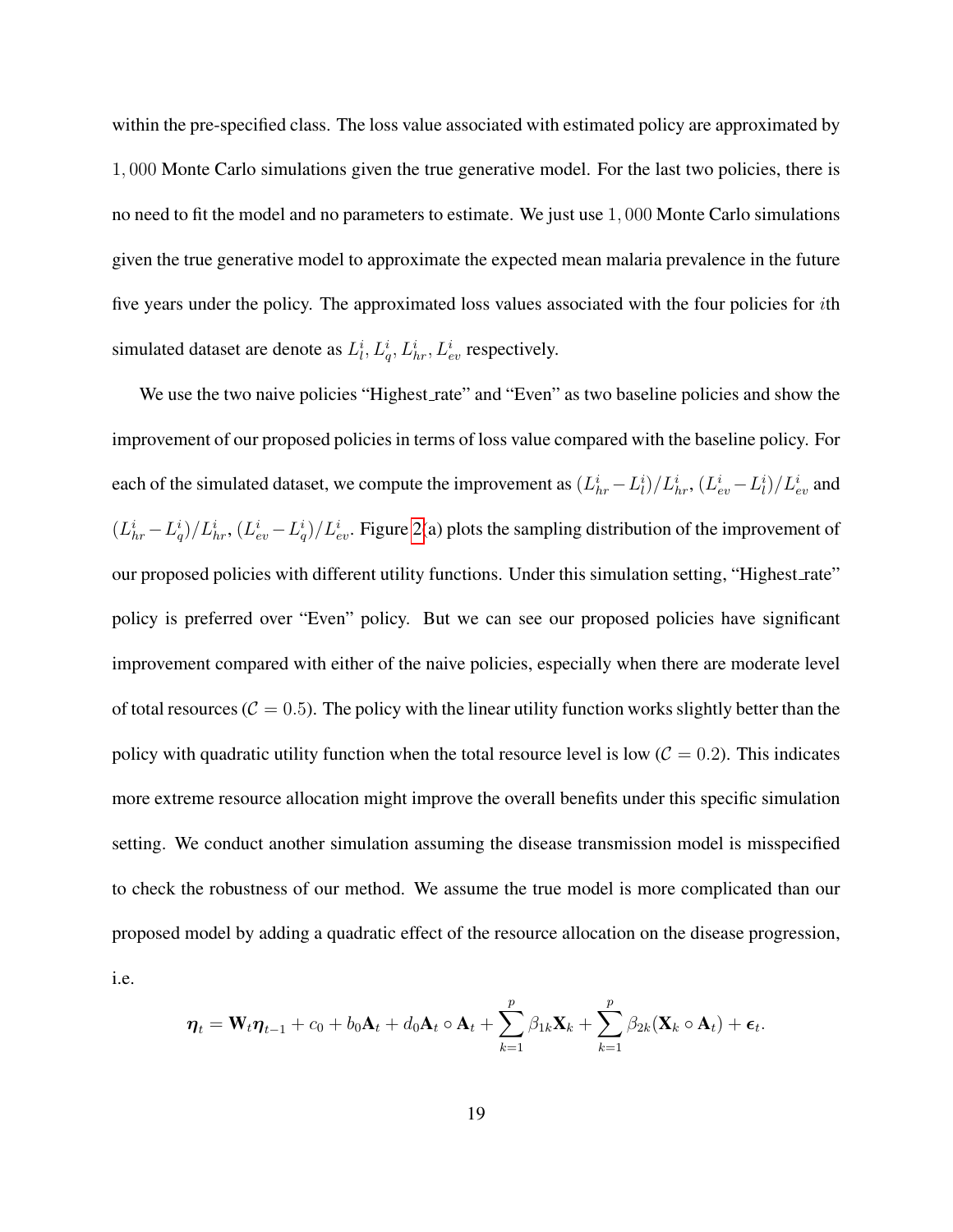We simulate the disease spread for  $T = 5$  years with the latent process

$$
\eta_{lt} = 0.2 - 0.8A_{lt} + 0.2A_{lt}^2 + (0.9 - 0.1A_{lt})\eta_{lt-1} + (0.1 - 0.1A_{lt})/m_l \sum_{j \in \mathcal{I}_l} \eta_{jt-1} + 0.12X_{1l} - 0.1X_{1l}A_{lt} + \epsilon_{lt},
$$

and all other settings are the same as the simulation above. We can see from Figure [2\(](#page-20-0)b) that although our proposed model simplified the true disease spread model, our proposed policies still perform significantly better than naive policies for most cases. Under this simulation setting, the policy with the quadratic utility function works much better than the policy with the linear utility function as this simulation setting prefers more even resource allocation.

From the simulation results, we can see under different simulation settings and even when our proposed disease progression model is misspecified, our proposed policies are significantly better than naive policies and also consider fairness by allocating the resources more smoothly.

## <span id="page-19-0"></span>7 Application to the DRC data

We illustrate our method using data in the Democratic Republic of the Congo (DRC) primarily based on Demographic Health Surveys (DHS). DHS are cross-sectional, population-based cluster household surveys. In each survey, clusters are randomly chosen to representative of the national population. Within each cluster, households are randomly selected to participate in the survey. Two DHS program surveys - one in 2007 and another in 2014 - were conducted to study malaria prevalence and treatment allocations in DRC. In the survey, structured questionnaires are admin-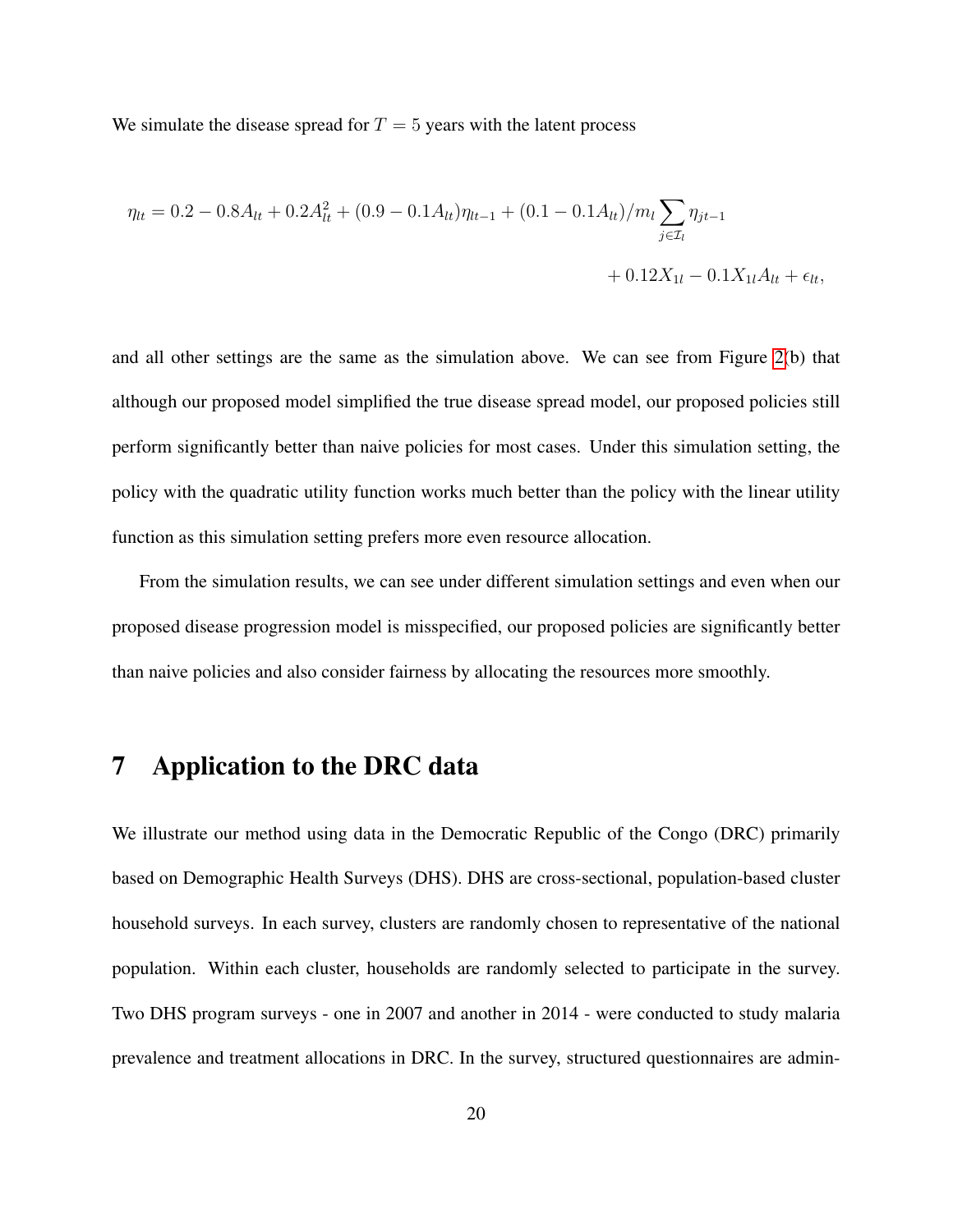<span id="page-20-0"></span>Figure 2: The improvement of the proposed policies with linear utility function or quadratic utility function compared with "Highest rate" policy (left) and "Even" policy (right) with different resource constraints  $C = 0.2, 0.5$  and 0.8 when the model is correctly specified (upper) or misspecified (lower).



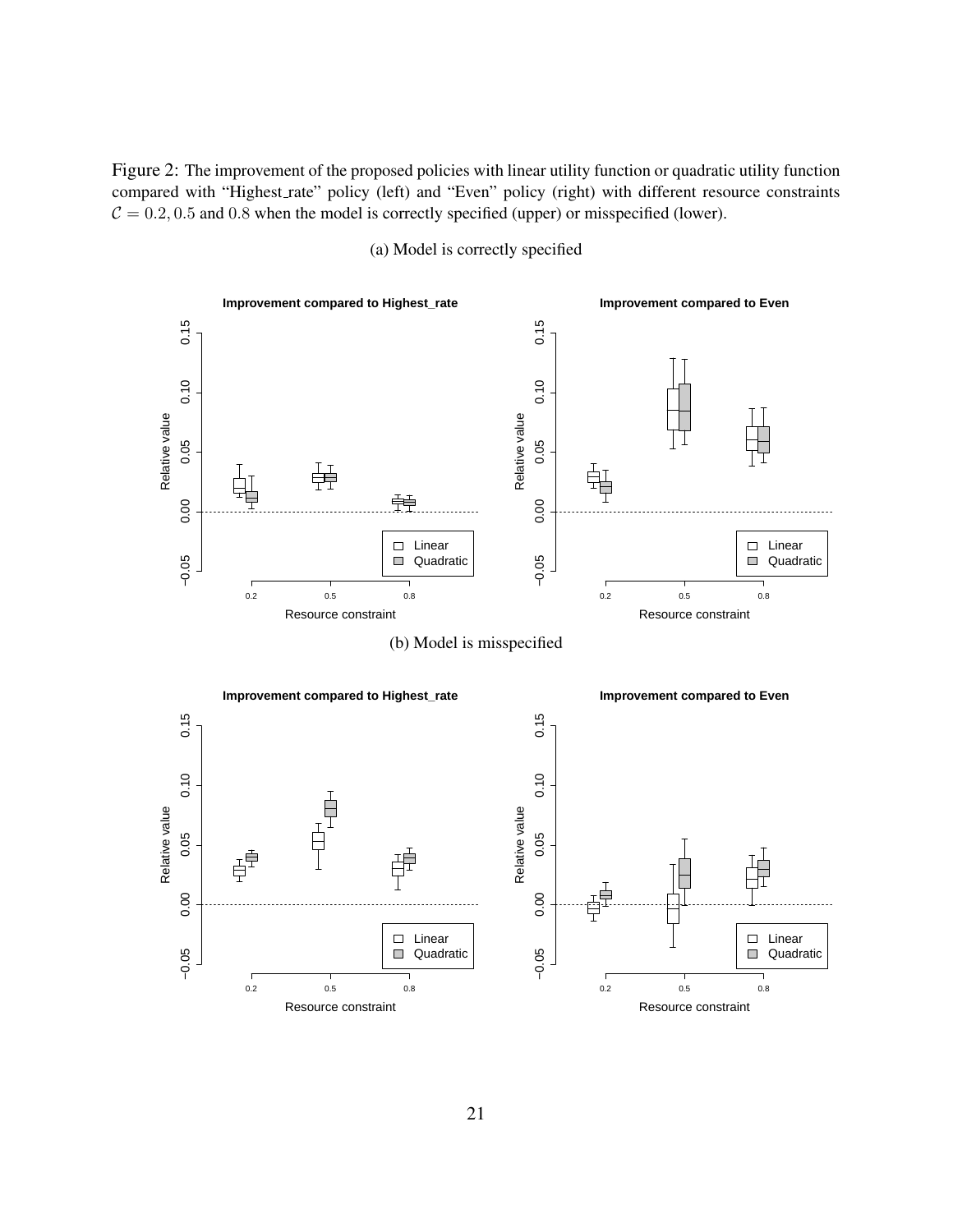istered to selected households to collect malaria-related information, such as their treatment status including bednet use. Also, dried blood spots were collected to test the malaria status.

[Bhatt et al.](#page-28-1) [\(2015\)](#page-28-1) made use of the data from the DHS program surveys and five additional non-DHS program surveys and built a Bayesian hierarchical model to construct a malaria endemicity map across African from 2000 to 2015 in terms of Plasmodium falciparum parasite rate (PfPR). Interventions coverage levels from 2000 to 2015, including insecticide treated nets (ITN), indoor residual spraying (IRS) and Artemisinin based combination therapy (ACT), are also estimated. We download the surface data of PfPR and ITN for DRC from  $https://map.ox.ac.uk/$  $country-profiles/H!/COD.$  In the surface data, PfPR and ITN rate are estimated at a 5km by 5km resolution. Using the smoothed surfaces as data may bias our parameter estimates, but they greatly expand the spatiotemporal coverage of our data which is needed to build a disease progression model.

As malaria intervention resources are allocated in health zone level in DRC, we map the surface data of PfPR  $(Y_{lt})$  and ITN coverage rate  $(A_{lt})$  to each of the 515 health zones in DRC by taking the average values of the small cells lying in each health zone as the value of PfPR or ITN coverage rate in the corresponding health zone. We make the assumption that the populations at each 5km by 5km cell within a health zone are the same so that the mean rate of the cells can be used as the rate of the health zone. As there are almost no ITN usage before 2007, we only use the mapped data from 2007 to 2015 to train the Bayesian spatiotemporal model. In the model, we include two environmental covariates  $(X_1 \text{ and } X_2)$ : annual average temperature and annual average precipitation. As the annual average temperature and annual average precipitation are relatively stable in a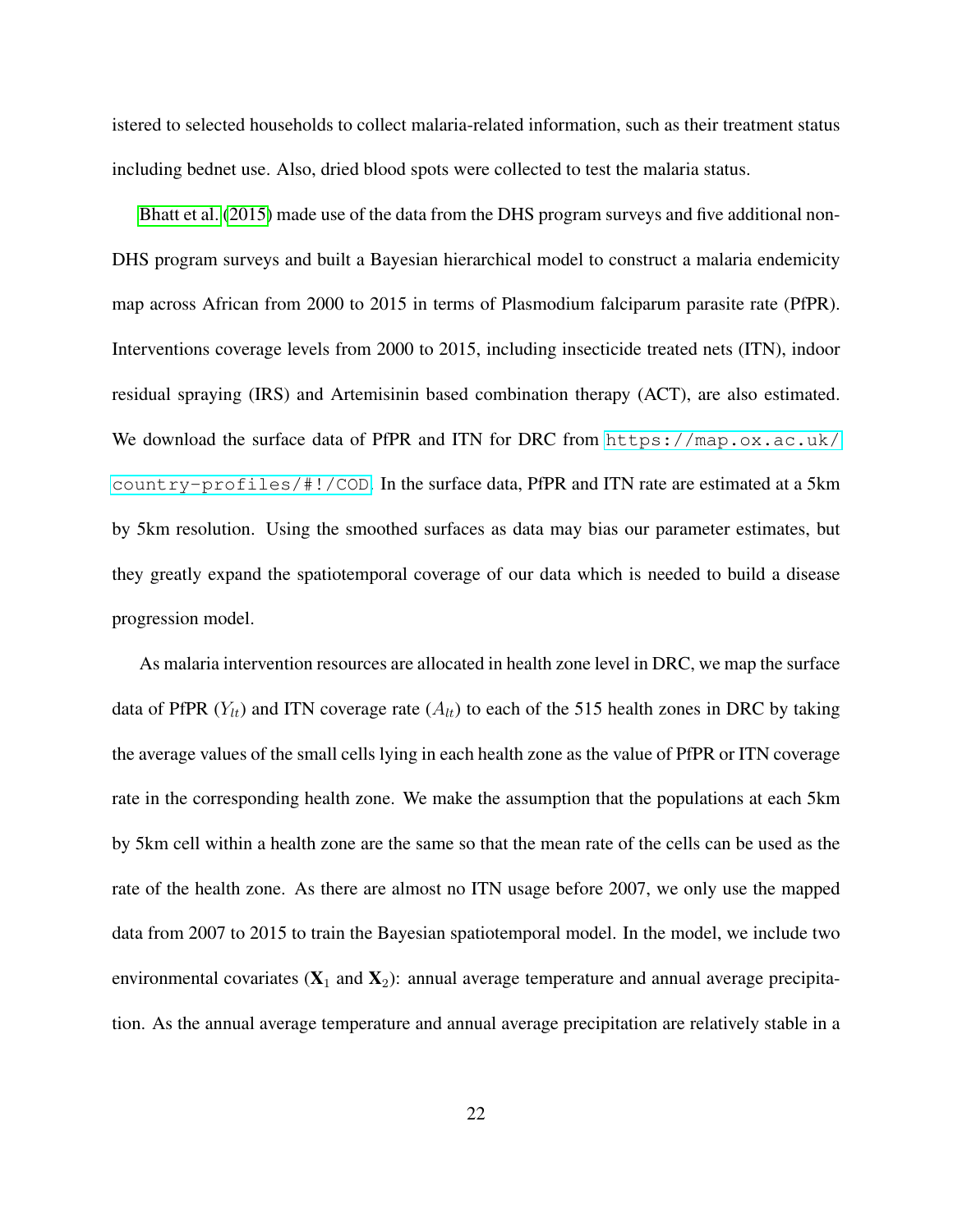| Response                          | Mean      | 95% CI             |              | Mean     | 95% CI         |
|-----------------------------------|-----------|--------------------|--------------|----------|----------------|
| Intercept $(c_0)$                 | $-0.131*$ | $(-0.192, -0.070)$ | $\sigma_e^2$ | $0.011*$ | (0.010, 0.012) |
| ITN $(b_0)$                       | $-0.302*$ | $(-0.366, -0.234)$ | $\sigma^2$   | $0.142*$ | (0.139, 0.146) |
| Temperature $(\beta_{11})$        | $0.033*$  | (0.020, 0.045)     | $\Omega$     | $0.999*$ | (0.998, 0.999) |
| Precipitation ( $\beta_{12}$ )    | 0.003     | $(-0.012, 0.018)$  |              |          |                |
| Temperature*ITN $(\beta_{21})$    | $-0.097*$ | $(-0.125, -0.069)$ |              |          |                |
| Precipitation*ITN( $\beta_{22}$ ) | $-0.053*$ | $(-0.088, -0.019)$ |              |          |                |
| Previous $(1 + c_1)$              | $0.917*$  | (0.902, 0.932)     |              |          |                |
| Previous*ITN $(b_1)$              | $0.096*$  | (0.062, 0.129)     |              |          |                |
| Prev_neighbor $(c_2)$             | $0.040*$  | (0.016, 0.065)     |              |          |                |
| Prev_neighbor*ITN $(b_2)$         | $-0.092*$ | $(-0.145, -0.039)$ |              |          |                |

<span id="page-22-0"></span>Table 1: The posterior mean and 95% credible interval for parameters. The posterior mean with " $\star$ " represents the corresponding 95% credible intervals that excludes zero.

certain area, we assume the annual average temperature and annual average precipitation are constant over time in each health zone. We download the monthly worldwide average temperature and precipitation data for 1970-2000 from <http://worldclim.org/version2> and map them to health zone level. We use the standardized mean annual average temperature and precipitation in 1970-2000 as the constant environment covariate values used in the model training and prediction.

The collected and processed data are fitted to the model in [\(1\)](#page-7-1), [\(2\)](#page-7-2) and [\(3\)](#page-8-0). We use 5,000 iterations in Gibbs sampling and discard first burn-in 2,000 samples to obtain 3,000 posterior samples. Table [1](#page-22-0) summarizes the posterior mean and 95% credible interval of the parameters in the model. Temperature, previous disease status and previous neighborhood disease status all have significant effects on the disease spread and the intervention ITN can significantly decrease the disease rate. Environmental covariates and previous disease status also have interaction effects with ITN on the disease progression.

We consider four risk factors in the priority score in the policy: the standardized annual average temperature ( $f_{1lt} = X_{l1}$ ) and the standardized annual average precipitation ( $f_{2lt} = X_{l2}$ ), logit of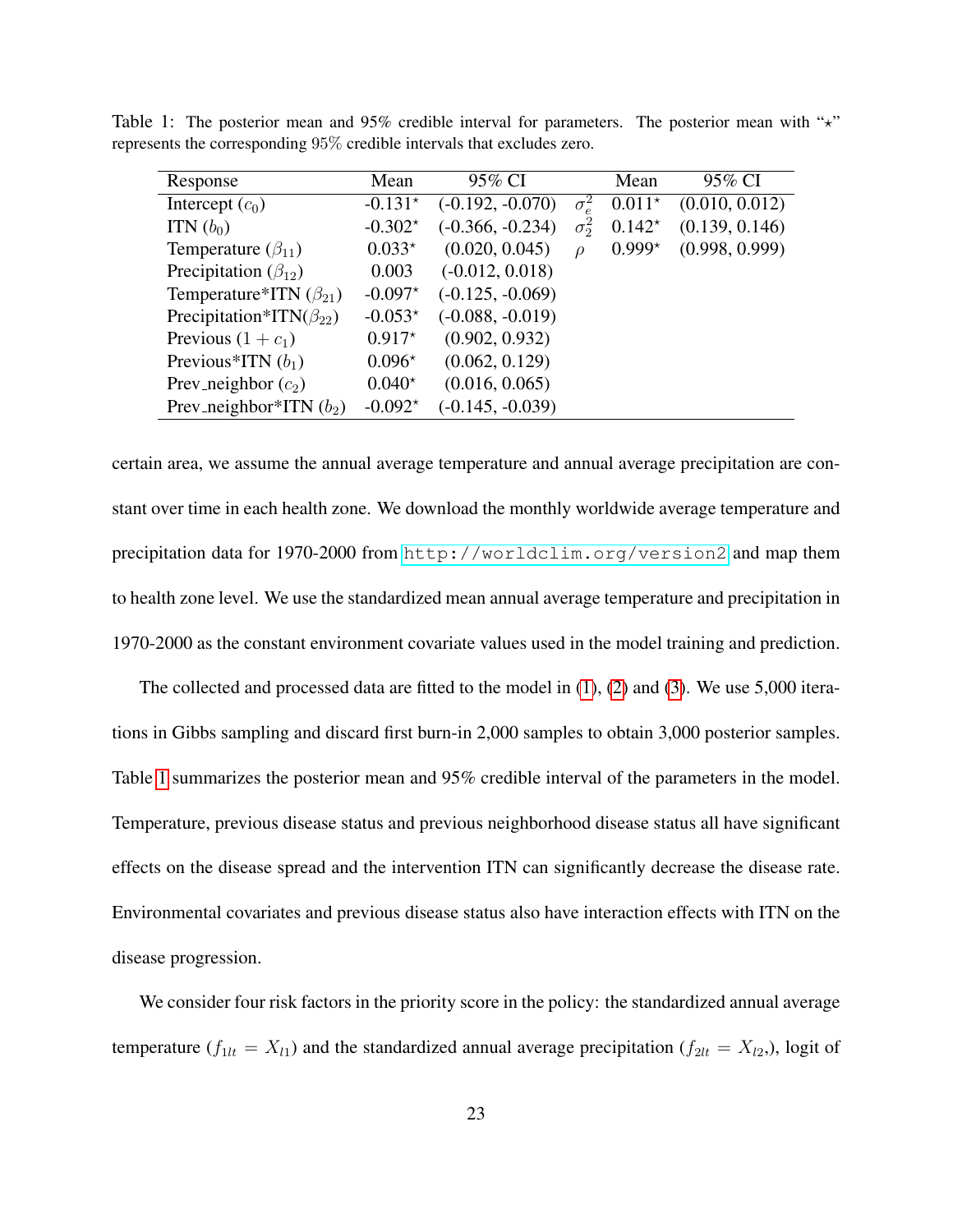disease rate at previous time point  $f_{3lt} = Y_{lt-1}$  and mean logit of disease rate of neighborhood zones at previous time point  $f_{4lt} = (1/m_l) \sum_{j \sim l} Y_{jt-1}$ . We evaluate the policies with either the linear local utility function or the quadratic local utility function and use the resource constraint level  $C = 0.5$ .

We randomly draw 100 posterior samples of the parameters and estimate the optimal policy in terms of  $\alpha_{opt}$  corresponding to each posterior draw to get the posterior distribution of  $\alpha_{opt}$ . Unlike typical MCMC sampling which suffers from autocorrelation, the samples of  $\alpha_{opt}$  should be independent draws from the posterior and so fewer samples are needed for these parameters than are needed in typical MCMC sampling. Figure [3](#page-24-0) plots the posterior distribution of  $\alpha_{opt}$ when using either the linear utility function or the quadratic utility function. The posterior mean weights for all risk factors are positive, which suggests the priority of being allocated resources for each health zone tends to be positively correlated with temperature, precipitation, current disease status and current neighborhood disease status. For both utility functions, temperature and current disease rate of the health zone seem to be most important factors in determining the risk score and priority. The posterior distribution of weight for the spatial penalty term concentrates more towards to zero when using the quadratic utility function compared with using the linear utility function. This suggests that the spatial penalty term does help to better allocate the resources in terms of smoothness and efficiency when the linear utility function is used, but does little to help when the quadratic utility function is used as the quadratic utility function is able to smooth the resource allocation inherently.

We also estimate one optimal policy averaging over the uncertainty of the parameters. The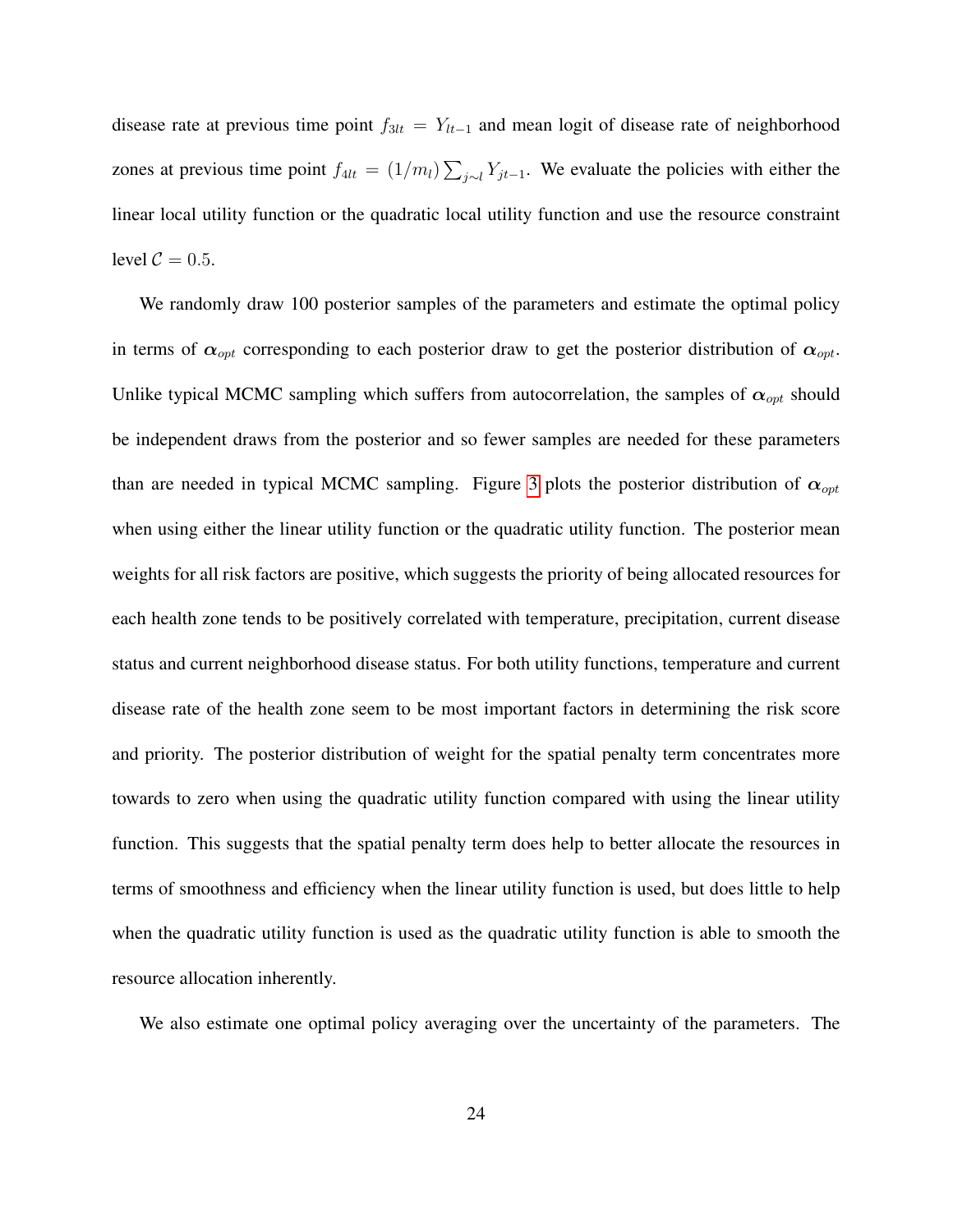<span id="page-24-0"></span>Figure 3: Posterior distribution (5th, 25th, 50th, 75th, 95th percentiles) of the weights  $\alpha_{opt}$  for risk factors and the spatial penalty term when using linear utility function (left) or quadratic utility function (right). The risk factors include temperature (standardized), precipitation (standardized), current disease rate (logit), current neighborhood disease rate (logit).



estimated optimal policy with the linear local utility function is with the priority score

$$
P_{lt} = 1/{1 + \exp[-(2.1X_{l1} + 1.3X_{l2} + 3.1Y_{lt-1} + 0.77\sum_{j \sim l} Y_{jt-1}/m_l)]}
$$

and the weight for the spatial penalty  $\alpha_0 = 0.06$ . The estimated optimal policy with the quadratic local utility function is with the priority score

$$
P_{lt} = 1/{1 + \exp[-(3.5X_{l1} + 1.1X_{l2} + 3.3Y_{lt-1} + 0.23\sum_{j \sim l} Y_{jt-1})/m_l]}
$$

and the weight for the spatial penalty  $\alpha_0 = 0.03$ . The estimated optimal weights suggest that health zones with higher temperature, more precipitation, higher disease rate in the zone and neighborhood zones tend to have higher priority to be allocated more resources. The loss value corresponding to the two optimal polices are 0.135 and 0.136 respectively and the loss values corresponding to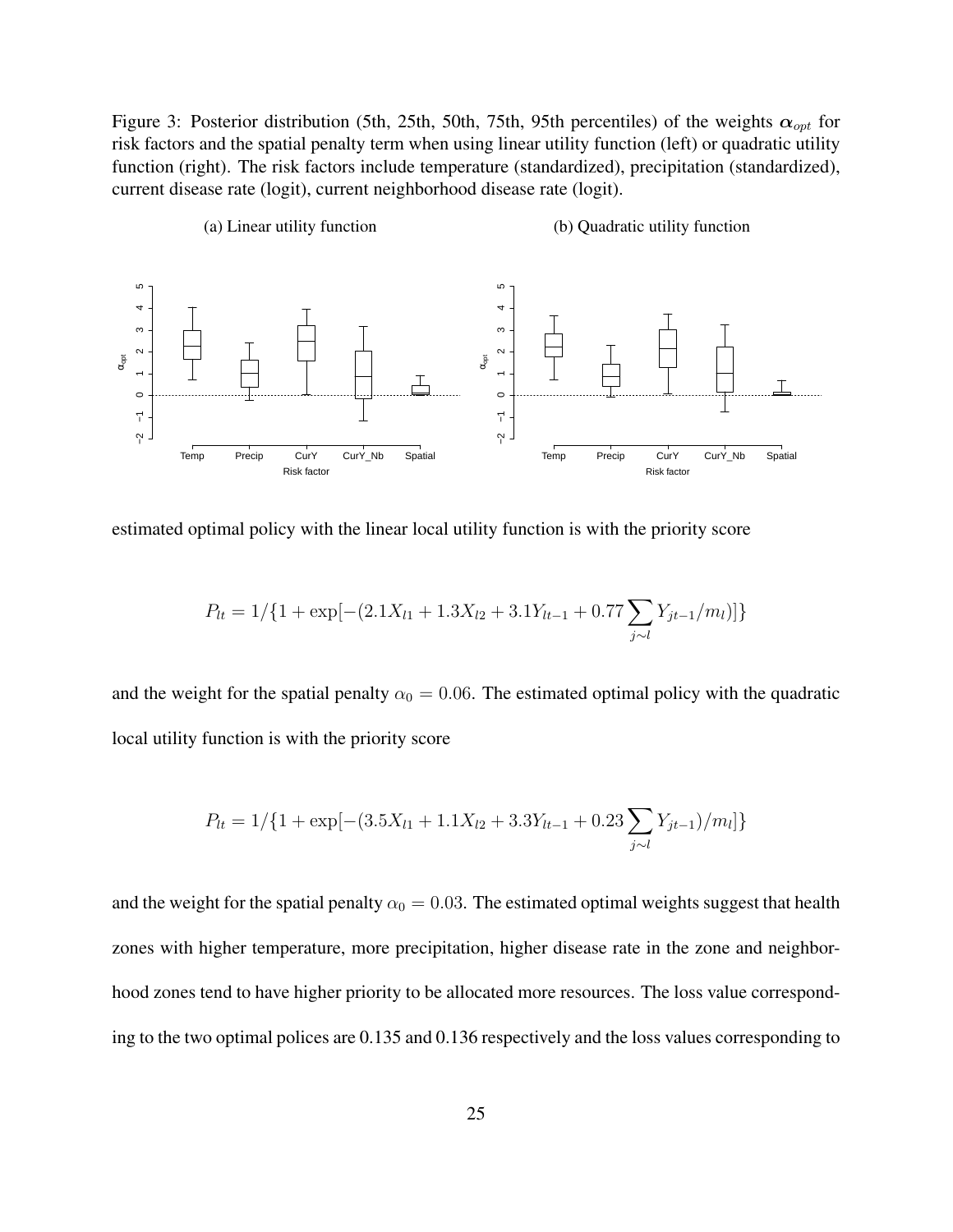<span id="page-25-0"></span>Figure 4: The resource allocation next year using the estimated optimal policies with either the linear local utility function (left) or the quadratic local utility function (middle), or using "Highest rate" policy(right).



"Highest rate" policy and "Even" policy are 0.140 and 0.149, all with standard error 0.0005. The proposed policies improve the value by about  $3\%$  and  $9\%$  compared to the two naive policies. This is a substantial improvement when considering the number of disease cases that can be eliminated.

Figure [4](#page-25-0) illustrates the resource allocation next year using the two estimated optimal policies or using "Highest\_rate" rate policy. The estimated optimal policy using the quadratic utility function allocates the resources most smoothly while the "Highest rate" policy only give extreme resource allocation (0 or 1).

We refit the model using data in years 2007-2012, 2007-2013 and 2007-2014 as training data and estimate the risk factor weights  $\alpha_{opt}$  with linear utility function for resource allocation recommendation in year 2013, 2014 and 2015 respectively. The posterior distribution of optimal weights are given in Figure [5.](#page-26-1) They show that the updated estimated optimal policy is stable across years suggesting that a dynamic model would not lead to dramatic improvements for this analysis. Of course, for cases where treatment is applied annually there is ample time to update the policy, and so updating the policy using all available data would be advisable.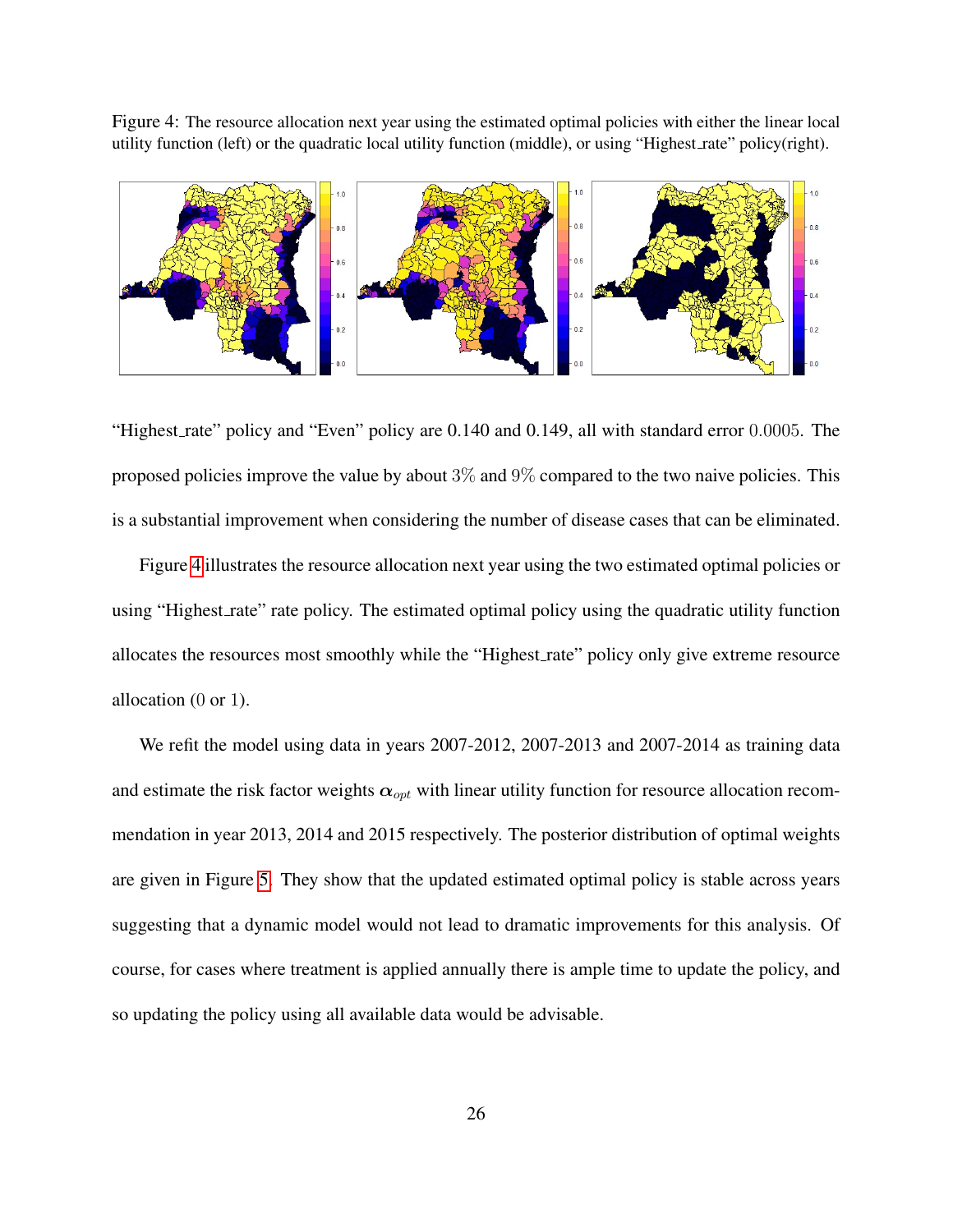<span id="page-26-1"></span>Figure 5: Posterior distribution (5th, 25th, 50th, 75th, 95th percentiles) of the weights  $\alpha_{opt}$  for risk factors and the spatial penalty term when using linear utility function and data in year 2007- 2012 (left), year 2007-2013 (middle), year 2007-2014 (right) as training data respectively. The risk factors include temperature (standardized), precipitation (standardized), current disease rate (logit), current neighborhood disease rate (logit).

(a) Training data: year 2007-2012 (b) Training data: year 2007-2013 (c) Training data: year 2007-2014



### <span id="page-26-0"></span>8 Discussion

We develop a recommender system for spatiotemporal resource allocation to maximize the efficacy of malaria control efforts. Our proposed statistical framework deals with the challenges of spatial dependence and continuous action space. We used a hierarchical Bayesian spatiotemporal model to approximate the system dynamics of the disease transmission involving the effect of environmental covariates and allocated resources, and construct a flexible and interpretable class of allocation policies that is also computationally feasible for searching the optimal resource allocation policy with the continuous action space. The simulation experiments suggest the proposed method performs well, and it is shown to be able to improve the resource allocation efficacy compared with naive polices in both simulation studies and the application to DRC data.

There are some limitations in our studies which provide possible directions for the future work. We make the simplifying assumption that the decision maker will completely comply with the recommended allocation when evaluating the future potential outcomes for each regime. If partial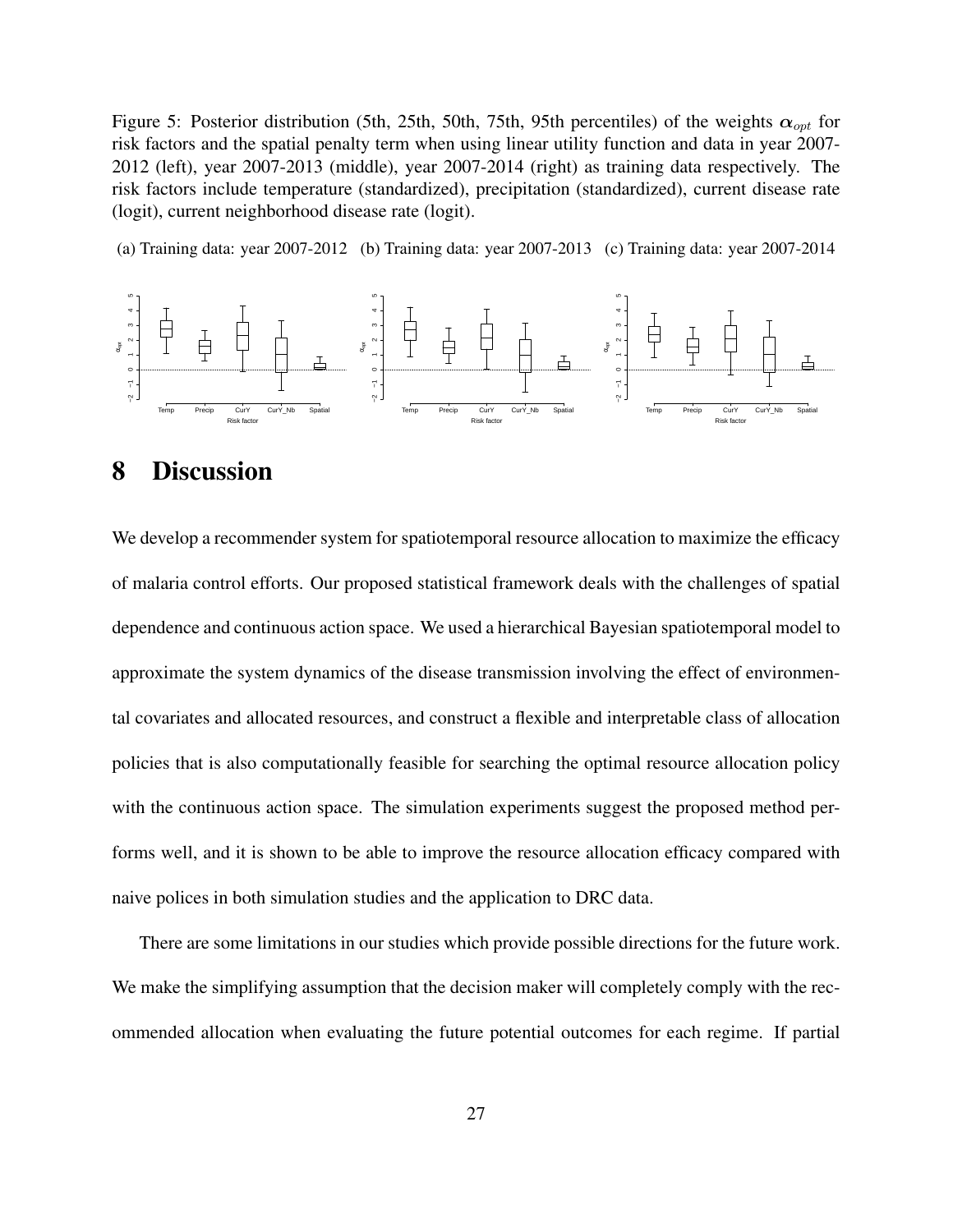compliance is possible, a compliance model for the distribution of the decision maker's actual action conditioning on the recommended action can be added to the current framework. We assume that a stream of malaria prevalence data for each health zone and each year is available, however, realisticly only partial data may be available due to the difficulty of continuous survellience. To deal with this problem, our proposed Bayesian model could easily inpute the missing data conditional on all the observed data. Our proposed recommendation engine relies on the postulated spatiotemporal model for the malaria transmission. A more flexible semi- or non-parametric model can be constructed to improve the robustness of the method to model misspecification. In the current framework, we only consider one intervention (ITN) at a time when optimizing the resource allocation. Our method can be extended to consider several interventions simultaneously and recommend the optimum allocation policy for all the related resources. As malaria intervention resources are allocated at health zone level in DRC, we build the spatiotemporal model based on the use of data aggregated at the district level and define recommendation engine to decide how to allocate resources to a finite number of regions. If applying treatment to points rather than a finite number of regions is more of interest and data are available at point locations, then a geostatistical model would be preferable to avoid bias in estimating covariate effects and a completely new framework is required to define the point level treatment allocation policy, and it is a topic for future work.

When we apply our method to the DRC data, the data we use to fit the model is the generated PfPR and ITN surface data estimated in [Bhatt et al.](#page-28-1) [\(2015\)](#page-28-1) using the Bayesian hierarchical model based on very sparse survey data instead of the real yearly collected health zone level data. Also,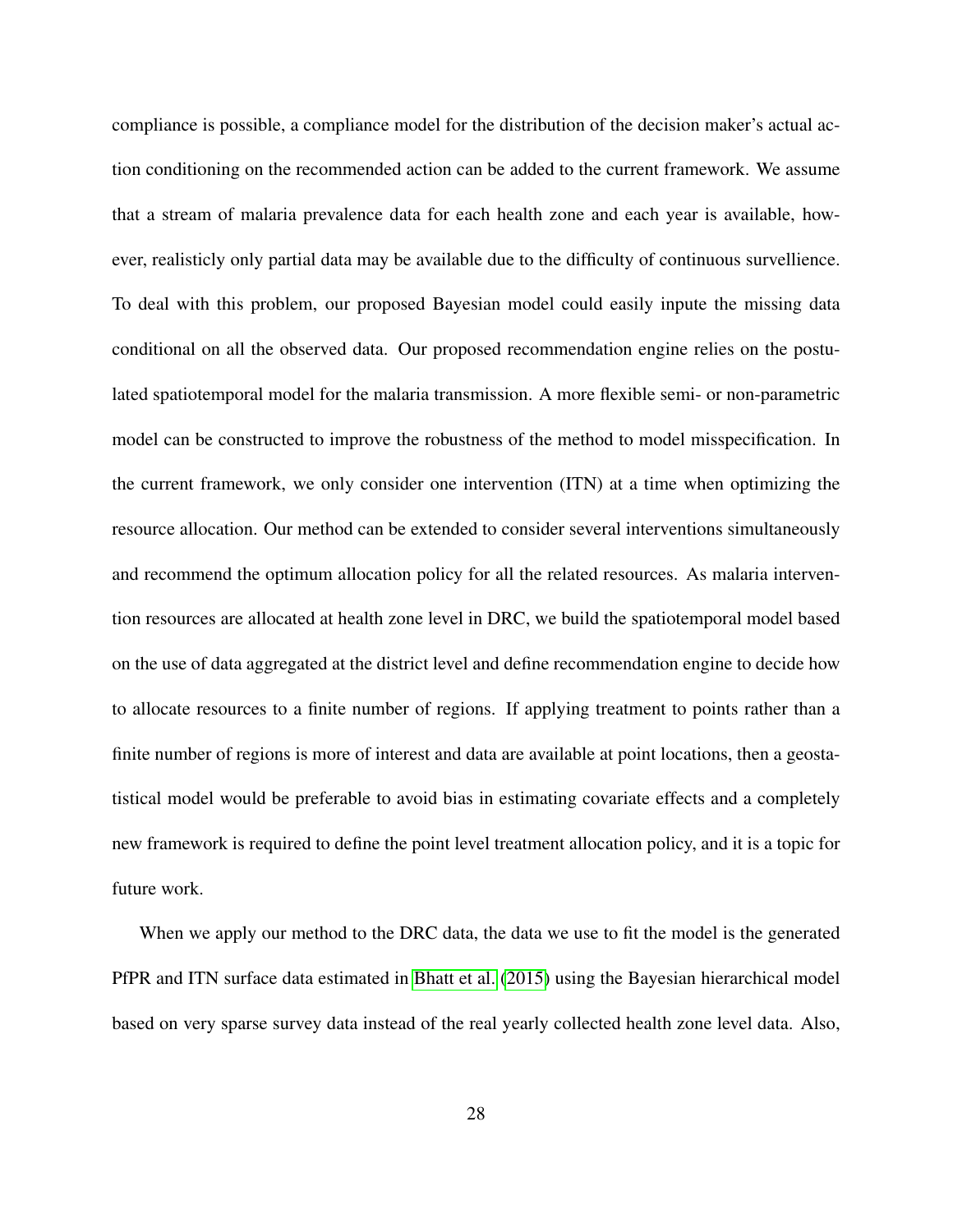we make the assumption that the populations at each 5km by 5km cell within a health zone are the same so that the mean rate of the cells can be used as the rate of the health zone. As a result, we only use the data as the illustration purpose instead of accurately reflecting the situation in DRC.

### References

- <span id="page-28-5"></span>Bent, O., Remy, S. L., Roberts, S., and Walcott-Bryant, A. (2017). Novel exploration techniques (NETs) for malaria policy interventions. *arXiv preprint arXiv:1712.00428* .
- <span id="page-28-4"></span>Bhadra, A., Ionides, E. L., Laneri, K., Pascual, M., Bouma, M., and Dhiman, R. C. (2011). Malaria in Northwest India: Data analysis via partially observed stochastic differential equation models driven by Lévy noise. Journal of the American Statistical Association 106, 440–451.
- <span id="page-28-2"></span>Bhatt, S., Cameron, E., Flaxman, S. R., Weiss, D. J., Smith, D. L., and Gething, P. W. (2017). Improved prediction accuracy for disease risk mapping using Gaussian process stacked generalization. *Journal of The Royal Society Interface* 14, 20170520.
- <span id="page-28-1"></span>Bhatt, S., Weiss, D., Cameron, E., Bisanzio, D., Mappin, B., Dalrymple, U., Battle, K., Moyes, C., Henry, A., Eckhoff, P., et al. (2015). The effect of malaria control on Plasmodium falciparum in Africa between 2000 and 2015. *Nature* 526, 207–211.
- <span id="page-28-6"></span>Chakraborty, B. and Moodie, E. (2013). *Statistical methods for dynamic treatment regimes*. Springer.
- <span id="page-28-7"></span>Chen, G., Zeng, D., and Kosorok, M. R. (2016). Personalized dose finding using outcome weighted learning. *Journal of the American Statistical Association* 111, 1509–1521.
- <span id="page-28-8"></span>Daniels, N., Bryant, J., Castano, R., Dantes, O., Khan, K. S., and Pannarunothai, S. (2000). Benchmarks of fairness for health care reform: a policy tool for developing countries. *Bulletin of the World Health Organization* 78, 740–750.
- <span id="page-28-0"></span>Eastman, R. T. and Fidock, D. A. (2009). Artemisinin-based combination therapies: a vital tool in efforts to eliminate malaria. *Nature Reviews Microbiology* 7, 864.
- <span id="page-28-9"></span>Gibson, J. L., Martin, D. K., and Singer, P. A. (2004). Setting priorities in health care organizations: criteria, processes, and parameters of success. *BMC Health Services Research* 4, 25.
- <span id="page-28-3"></span>Griffin, J. T., Bhatt, S., Sinka, M. E., Gething, P. W., Lynch, M., Patouillard, E., Shutes, E., Newman, R. D., Alonso, P., Cibulskis, R. E., et al. (2016). Potential for reduction of burden and local elimination of malaria by reducing Plasmodium falciparum malaria transmission: a mathematical modelling study. *The Lancet Infectious Diseases* 16, 465–472.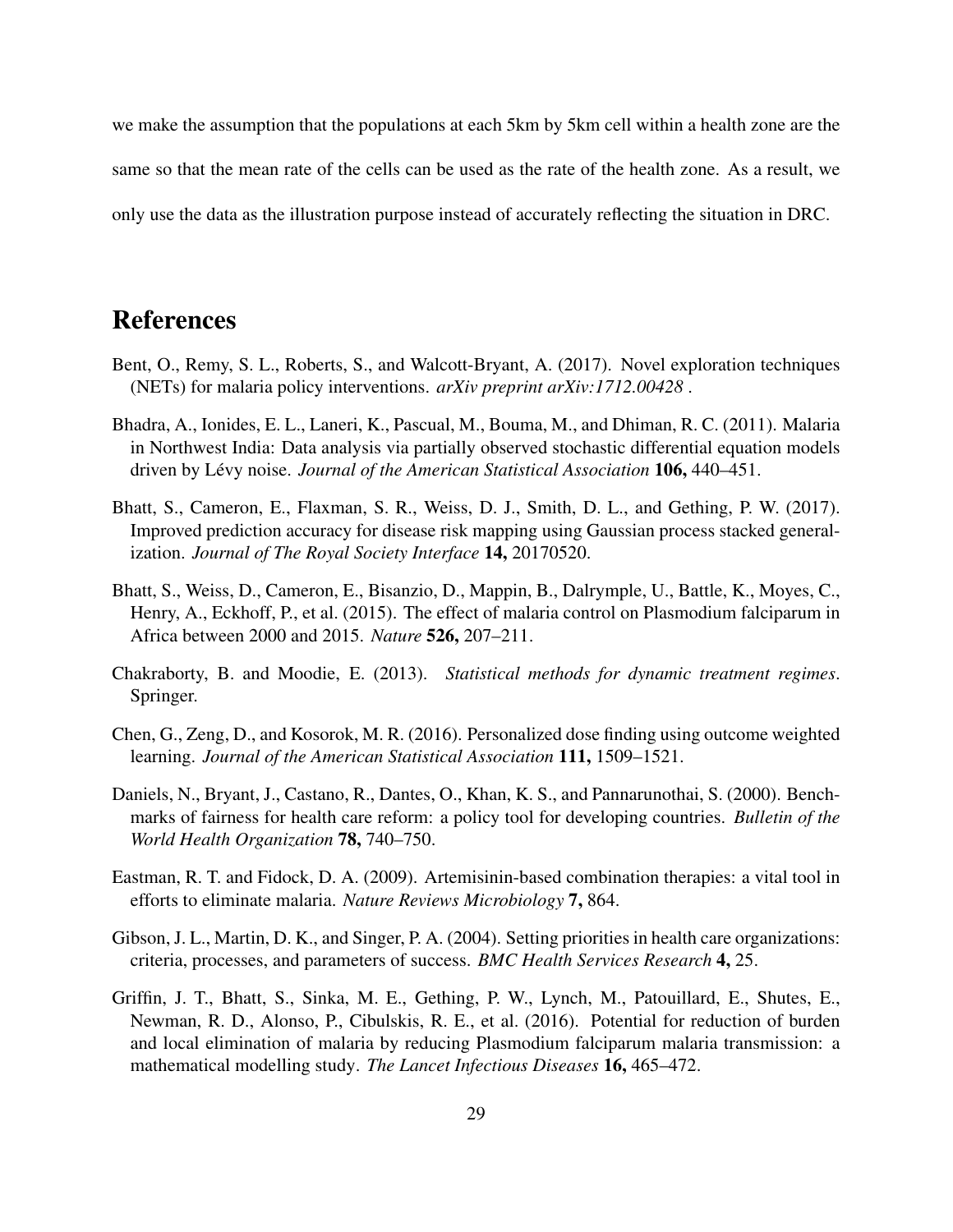- <span id="page-29-5"></span>Griffin, J. T., Ferguson, N. M., and Ghani, A. C. (2014). Estimates of the changing age-burden of Plasmodium falciparum malaria disease in sub-Saharan Africa. *Nature communications* 5, 3136.
- <span id="page-29-4"></span>Griffin, J. T., Hollingsworth, T. D., Okell, L. C., Churcher, T. S., White, M., Hinsley, W., Bousema, T., Drakeley, C. J., Ferguson, N. M., Basáñez, M.-G., et al. (2010). Reducing Plasmodium falciparum malaria transmission in Africa: a model-based evaluation of intervention strategies. *PLoS medicine* 7, e1000324.
- <span id="page-29-7"></span>Guan, Q., Reich, B. J., Laber, E. B., and Bandyopadhyay, D. (2019). Bayesian nonparametric policy search with application to periodontal recall intervals. *Journal of the American Statistical Association* pages 1–13.
- <span id="page-29-0"></span>Guerra, C. A., Gikandi, P. W., Tatem, A. J., Noor, A. M., Smith, D. L., Hay, S. I., and Snow, R. W. (2008). The limits and intensity of Plasmodium falciparum transmission: implications for malaria control and elimination worldwide. *PLoS medicine* 5, e38.
- <span id="page-29-10"></span>Guindo, L. A., Wagner, M., Baltussen, R., Rindress, D., van Til, J., Kind, P., and Goetghebeur, M. M. (2012). From efficacy to equity: Literature review of decision criteria for resource allocation and healthcare decisionmaking. *Cost Effectiveness and Resource Allocation* 10, 9.
- <span id="page-29-3"></span>Hay, S. I., Guerra, C. A., Gething, P. W., Patil, A. P., Tatem, A. J., Noor, A. M., Kabaria, C. W., Manh, B. H., Elyazar, I. R., Brooker, S., et al. (2009). A world malaria map: Plasmodium falciparum endemicity in 2007. *PLoS medicine* 6, e1000048.
- <span id="page-29-11"></span>Jones, D. R., Schonlau, M., and Welch, W. J. (1998). Efficient global optimization of expensive black-box functions. *Journal of Global optimization* 13, 455–492.
- <span id="page-29-2"></span>Kang, S. Y., Battle, K. E., Gibson, H. S., Ratsimbasoa, A., Randrianarivelojosia, M., Ramboarina, S., Zimmerman, P. A., Weiss, D. J., Cameron, E., Gething, P. W., et al. (2018). Spatio-temporal mapping of Madagascars Malaria Indicator Survey results to assess Plasmodium falciparum endemicity trends between 2011 and 2016. *BMC medicine* 16, 71.
- <span id="page-29-6"></span>Laber, E. and Zhao, Y. (2015). Tree-based methods for optimal treatment allocation. *Biometrika* 102, 501–514.
- <span id="page-29-8"></span>Laber, E. B., Meyer, N. J., Reich, B. J., Pacifici, K., Collazo, J. A., and Drake, J. M. (2018). Optimal treatment allocations in space and time for on-line control of an emerging infectious disease. *Journal of the Royal Statistical Society: Series C (Applied Statistics)* 67, 743–789.
- <span id="page-29-1"></span>Lengeler, C. (1998). Insecticide treated bednets and curtains for malaria control. *Cochrane database of systematic reviews* .
- <span id="page-29-9"></span>Mugglin, A. S., Cressie, N., and Gemmell, I. (2002). Hierarchical statistical modelling of influenza epidemic dynamics in space and time. *Statistics in Medicine* 21, 2703–2721.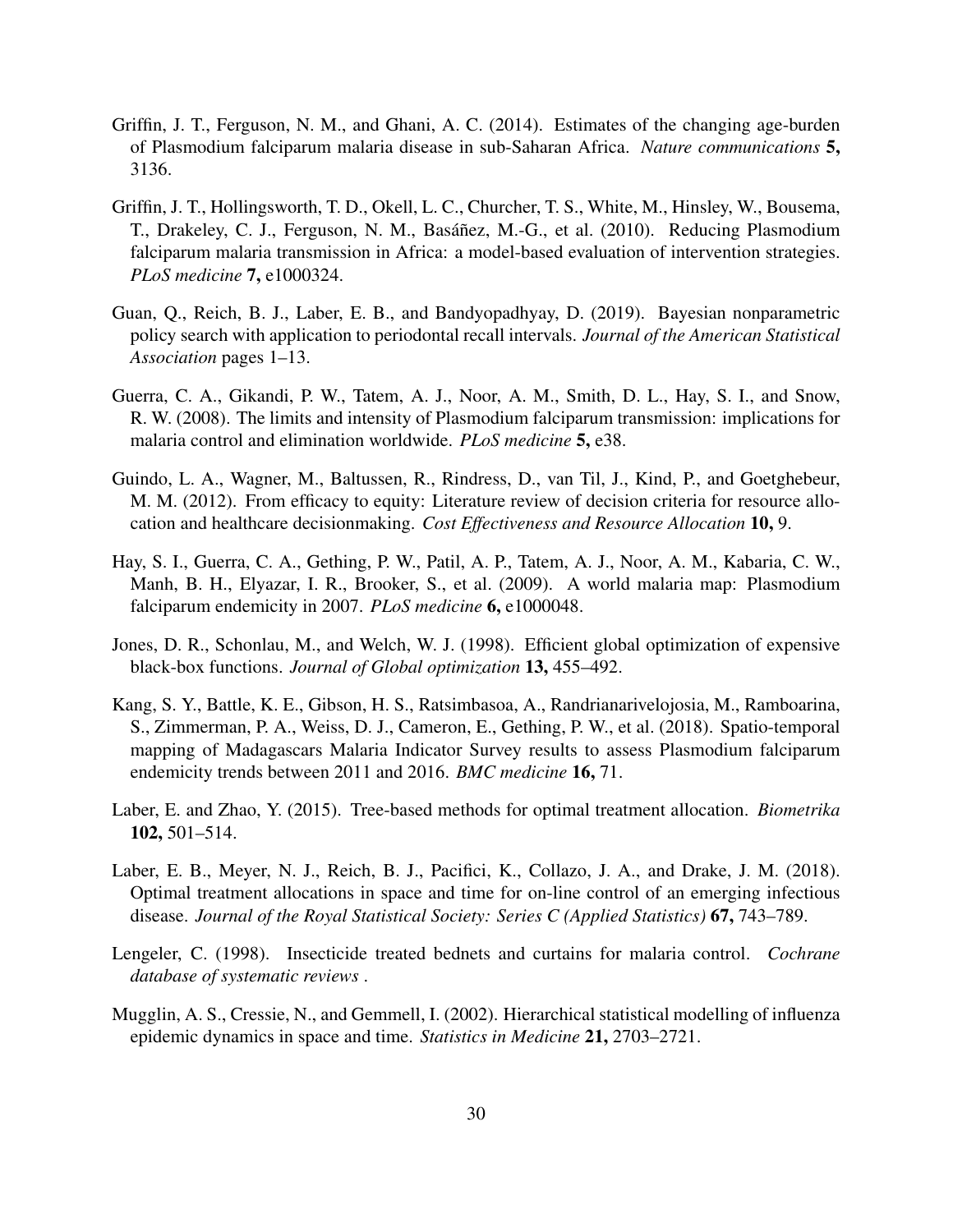- <span id="page-30-3"></span>Murphy, S. A. (2003). Optimal dynamic treatment regimes. *Journal of the Royal Statistical Society: Series B (Statistical Methodology)* 65, 331–355.
- <span id="page-30-10"></span>Nord, E. (2015). Cost-value analysis of health interventions: introduction and update on methods and preference data. *Pharmacoeconomics* 33, 89–95.
- <span id="page-30-9"></span>Nord, E., Pinto, J. L., Richardson, J., Menzel, P., and Ubel, P. (1999). Incorporating societal concerns for fairness in numerical valuations of health programmes. *Health economics* 8, 25– 39.
- <span id="page-30-1"></span>Okell, L. C., Cairns, M., Griffin, J. T., Ferguson, N. M., Tarning, J., Jagoe, G., Hugo, P., Baker, M., DAlessandro, U., Bousema, T., et al. (2014). Contrasting benefits of different artemisinin combination therapies as first-line malaria treatments using model-based cost-effectiveness analysis. *Nature communications* 5, 5606.
- <span id="page-30-8"></span>Orellana, L., Rotnitzky, A., and Robins, J. M. (2010). Dynamic regime marginal structural mean models for estimation of optimal dynamic treatment regimes, part I: main content. *The international journal of biostatistics* 6,.
- <span id="page-30-2"></span>Parham, P. E. and Hughes, D. A. (2015). Climate influences on the cost-effectiveness of vectorbased interventions against malaria in elimination scenarios. *Phil. Trans. R. Soc. B* 370, 20130557.
- <span id="page-30-11"></span>Picheny, V., Ginsbourger, D., Richet, Y., and Caplin, G. (2013). Quantile-based optimization of noisy computer experiments with tunable precision. *Technometrics* 55, 2–13.
- <span id="page-30-0"></span>Pluess, B., Tanser, F. C., Lengeler, C., and Sharp, B. L. (2010). Indoor residual spraying for preventing malaria. *Cochrane Database Syst Rev* 4,.
- <span id="page-30-6"></span>Rich, B., Moodie, E. E., and Stephens, D. A. (2016). Optimal individualized dosing strategies: A pharmacologic approach to developing dynamic treatment regimens for continuous-valued treatments. *Biometrical Journal* 58, 502–517.
- <span id="page-30-7"></span>Robins, J., Orellana, L., and Rotnitzky, A. (2008). Estimation and extrapolation of optimal treatment and testing strategies. *Statistics in medicine* 27, 4678–4721.
- <span id="page-30-4"></span>Robins, J. M. (2004). Optimal structural nested models for optimal sequential decisions. In *Proceedings of the second seattle Symposium in Biostatistics*, pages 189–326. Springer.
- <span id="page-30-12"></span>Roustant, O., Ginsbourger, D., and Deville, Y. (2012). DiceKriging, DiceOptim: Two R packages for the analysis of computer experiments by Kriging-based metamodeling and optimization.
- <span id="page-30-5"></span>Schulte, P. J., Tsiatis, A. A., Laber, E. B., and Davidian, M. (2014). Q-and A-learning methods for estimating optimal dynamic treatment regimes. *Statistical science: a review journal of the Institute of Mathematical Statistics* 29, 640.